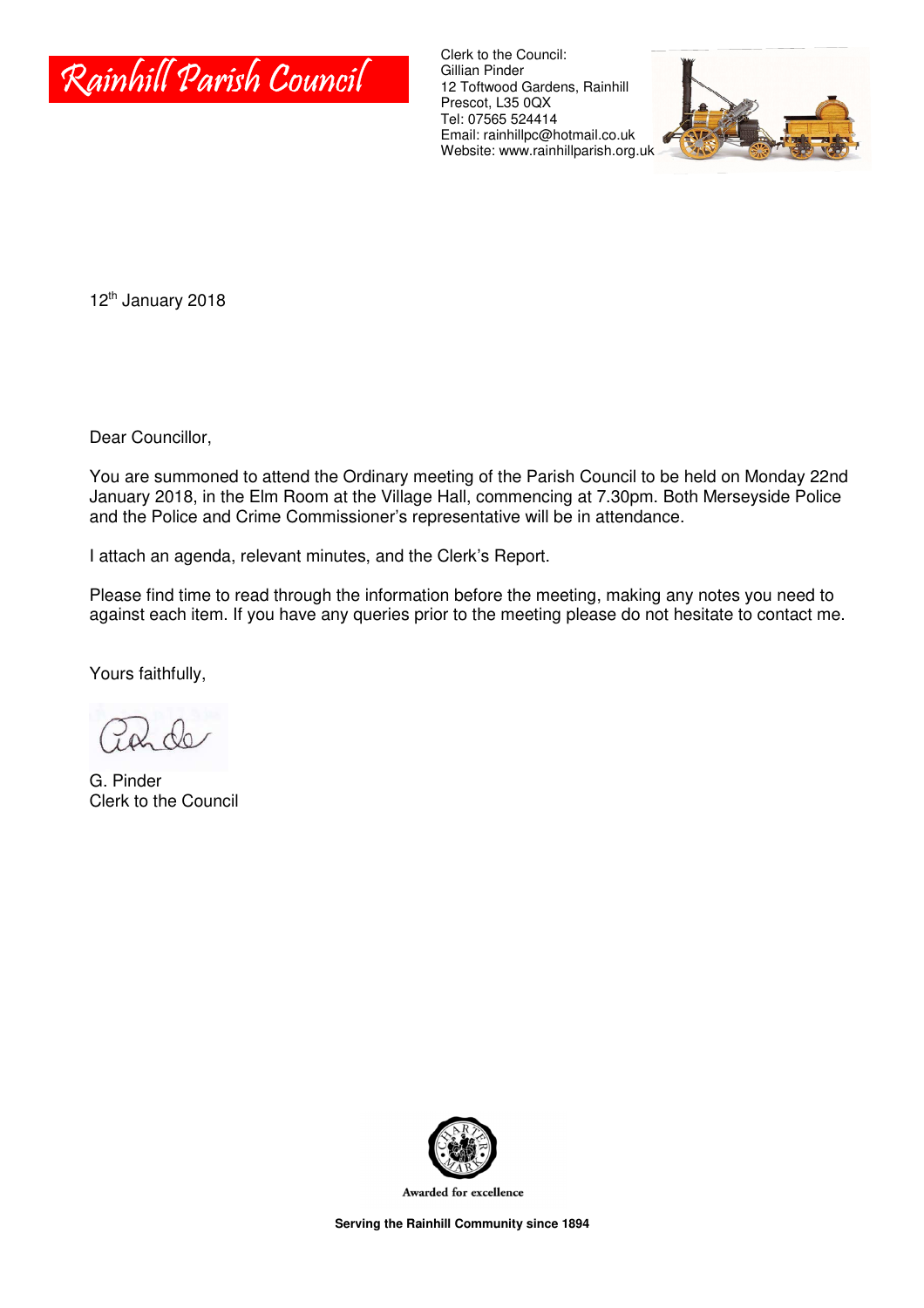#### **RAINHILL PARISH COUNCIL AGENDA 22rd JANUARY 2018**

The public will be allowed to speak on any matters of concern, subject to prior written notification being received. No such request has been received.

- **1.** To receive apologies for absence
- **2.** To receive declarations of interest from members
- **3.** To consider and approve the minutes of the Ordinary Meeting held on 11th December 2017
- **4.** To receive reports from Police & Crime Commissioners Officer and Merseyside Police and discuss monthly statistics
- **5.** To note the contents of the Clerk's Report– for information only
- **6.** To consider the following Planning Applications and note any actions taken: P/2017/0959 - Rocklands House, View Road, demolition of existing single storey chalets and proposed reduction of existing site levels and development of 3 residential dwellings comprising of 1 x four bedroom and 2 x three bedroom detached dwellings with garage and driveway parking and associated landscaping.
- **7.** To authorise the accounts payable (list included in report)
- **8.** To consider nominating the Commercial Hotel as an Asset of Community Value
- **9.** To approve the quarterly budget report and bank reconciliation
- **10.** To consider the introduction of policies for the Council
- **11.** To approve the annual report timetable
- **12.** To approve the future meeting dates
- **13.** To consider a request from Rainhill Recreation Club to use pitches at Albert Fellowes Park
- **14.** To consider potential contribution to container at Holt Lane
- **15.** To consider support for provision of heritage plaques and boards
- **16.** To consider quotes for decommissioning of changing room showers
- **17.** To Consider Residents Comments and Complaints:
- **18.** To receive reports from member representatives on local organisations:
	- a) Public Open Spaces
	- b) Village Hall Management Committee
	- c) Rainhill Railway & Heritage Society
	- d) Merseyside Association of Local Councils
	- e) Rainhill Gala
	- f) 4F Centre
- **19.** Date & Time of Next Meeting:
	- Ordinary Meeting 7:30pm, Monday 5th March 2018
- **20.** Exclusion of the Public

Recommended that the public be excluded from the meeting during consideration of the following items for the reason stated:

Item 21 Reason (under the Local Government Act 1972) Exempt information concerning the financial or business affairs of any particular person (Para 3 of Schedule 12a).

**21.** Private Agenda – Precept Statement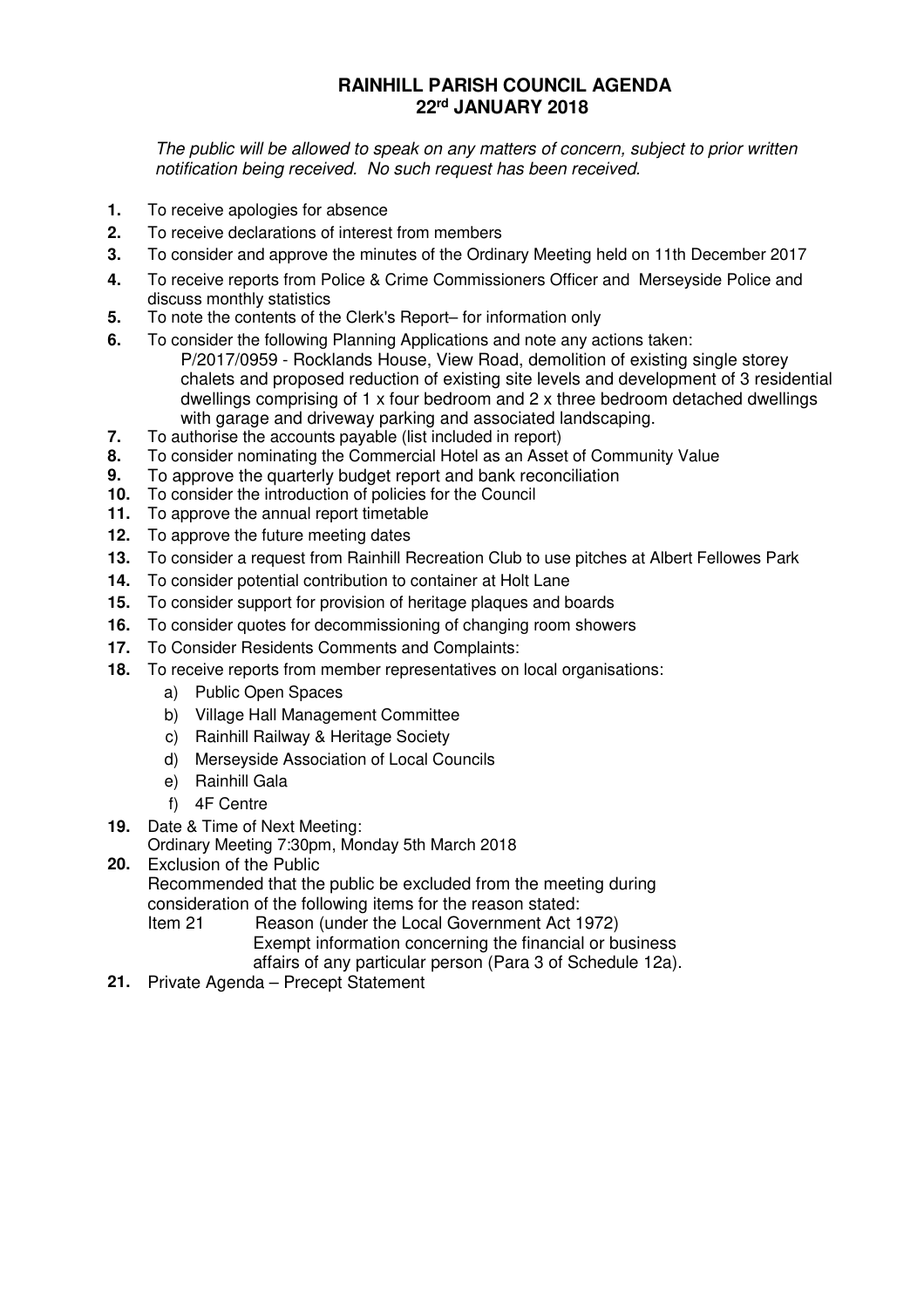At a meeting of the Parish Council held at 7.00pm on Monday 11th December 2017 at Rainhill Village Hall, the following were present:

Cllrs: B. Almond, J. Carroll, J. DeAsha, J. Doyle, L. Glover, S. Glover, B. Heydon, D. Long, P. Long, C. Moore, and W.M. Wood.

12 members of the public were also present.

#### **1011. APOLOGIES FOR ABSENCE**

Apologies for absence were received from Cllrs: B. Grunewald and J. Fulham. A written apology for absence had been received from Cllr. M. Donovan, who had recently suffered ill health. It was resolved to approve Cllr Donovan's reason for absence

#### **1012. DECLARATIONS OF INTEREST**

Non-pecuniary interests were declared on behalf of: Cllrs: J. DeAsha, and S. Glover– Members of Borough Planning Committee, and D. Long – Cabinet Member. Cllr P. Long declared a non-pecuniary interest in minute 986 on strategic planning matters. Cllr D. Long declared an interest in item.15 as a member of the City Region Cabinet.

The meeting was adjourned.

A presentation was made by a member of Rainhill – Save our Green Belt in relation to the St.Helens Local Plan, requesting support for their campaign and asking a number of questions. The Group were thanked for their contribution.

The meeting was reconvened.

#### **1013. MINUTES OF THE ORDINARY MEETING HELD ON 16th OCTOBER AND FINANCE MEETING HELD ON 13TH NOVEMBER 2017**

It was resolved that the minutes of the Ordinary Parish Council Meeting held on the 16<sup>th</sup> October 2017 and Finance Meeting held on 13<sup>th</sup> November, should be approved and signed by the Chair as a correct record.

#### **1014. TO RECEIVE POLICE MONTHLY STATISTICS REPORT**

Resolved that the report of the crime statistics for Rainhill be noted. Concern was expressed at the number of incidents of taking fuel without payment. These were skewing the crime figures for the ward. The Clerk was instructed to write to Merseyside Police to ask if any initiatives were available to reduce the number.

#### **1015. CLERK'S REPORT**

It was resolved that the contents of the Clerk's report be noted.

#### **1016. PLANNING APPLICATIONS**

It was resolved that the following actions be noted in relation to planning applications:

The following applications be left to neighbourhood consultation and that no additional comments be submitted:

P/2017/0814 - 12 View Road, replacement hipped roof over existing two storey side extension.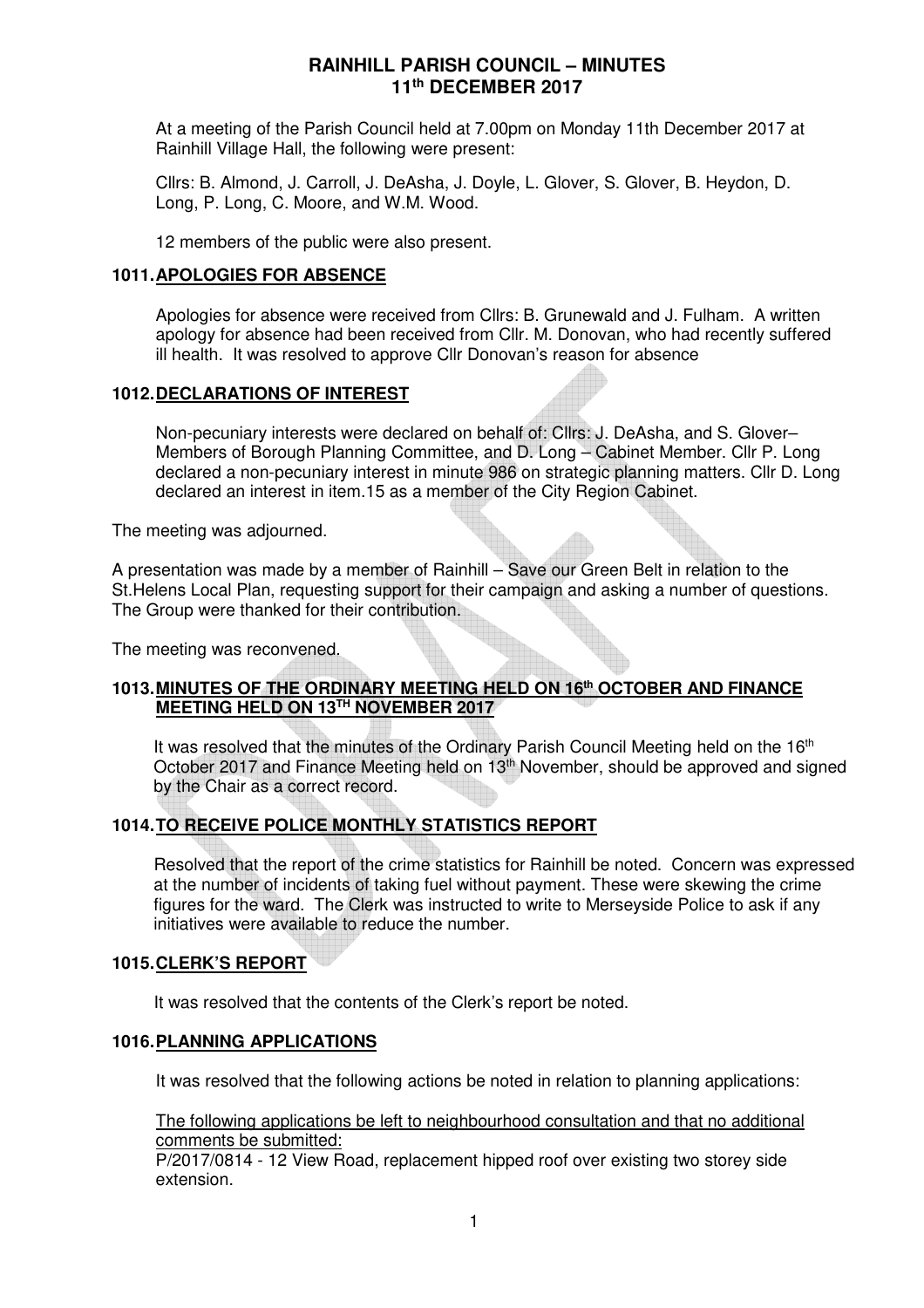P/2017/0867 - 2 Kingsdale Avenue, erection of a single storey side extension along with the erection of a perimeter wall.

It was noted that representation had been submitted to the following application: P/2017/0902 - 3 Owen Road, removal of condition 2 on approval P/2014/0842 to replace railings with a solid gate / fence.

#### **1017. ACCOUNTS FOR PAYMENT**

It was resolved that the following items were approved for payment:

| Payee                    | <b>Description</b>                       | <b>Amount</b> | Ref           |
|--------------------------|------------------------------------------|---------------|---------------|
| <b>G</b> Pinder          | Telephone                                | 15.00         |               |
|                          | Salary - Dec (less Tax, NI & Pens)       | 1258.35       |               |
|                          | Photocopying - Oct                       | 40.00         |               |
|                          | Photocopying - Nov                       | 9.80          |               |
|                          | <b>Posters for Beer Festival</b>         | 2.10          |               |
|                          | Printer Ink                              | 17.39         |               |
|                          |                                          | 1342.64       | <b>TFR265</b> |
| Merseyside Pension Fund  | $LGPS - Dec$                             | 332.58        | <b>TFR266</b> |
| <b>HMRC</b>              | Tax & NI (Oct-Dec)                       | 675.49        | <b>TFR267</b> |
| <b>Scottish Power</b>    | Deepdale Drive (Rainhill Park) - Dec     | 21.00         | <b>STO</b>    |
| Npower                   | Martin Close (Holt) - Dec                | 16.00         | DD            |
| <b>United Utilities</b>  | Rainhill Park Playing Fields - Dec       | 55.06         | DD            |
| <b>United Utilities</b>  | Holt Playing Fields - Dec                | 6.33          | <b>STO</b>    |
| Hydraclean               | Legionella Testing Holt Lane - Dec       | 51.00         | <b>STO</b>    |
| Hydraclean               | Legionella Testing Rainhill Park - Dec   | 52.00         | <b>STO</b>    |
| Kirby Roofing            | Repairs to AFP pavilion roof             | 708.00        | <b>TFR268</b> |
| <b>St.Helens Council</b> | Repair to Eco Garden Gate                | 66.40         | <b>TFR269</b> |
| <b>St.Helens Council</b> | <b>Bulb Planting</b>                     | 746.70        | <b>TFR270</b> |
| W M Wood                 | Mileage Allowance                        | 46.15         | <b>TFR271</b> |
| <b>Unity Trust Bank</b>  | <b>Bank Charges</b>                      | 18.00         | DD            |
| <b>FCC Environmental</b> | Third Party contribution to Village Hall | 3,030.80      | <b>TFR272</b> |
|                          | grant                                    |               |               |
| S.137 Payments           |                                          |               |               |
| <b>RBL Poppy Appeal</b>  | <b>Wreath &amp; Donation</b>             | 43.50         | 076           |

#### **1018. TO CONSIDER THE ACTIONS OF THE ROCKET 190 GROUP**

The Council noted the actions taken by the Rocket 190 Group.

#### **1019. TO CONSIDER DONATIONS IN RESPECT OF THE CHRISTMAS LIGHTS SWITCH-ON**

Resolved that a donation of £100 will made be to Oakdene School and a donation to Willowbrook Hospice of £100 in lieu of payment to Councillor Shields. In 2018 the event will be in closer proximity to the tree.

#### **1020. TO CONSIDER DONATION TO BRITISH LEGION FOR REMEMBRANCE SUNDAY**

Resolved that a donation of £25 will made be to the Poppy Appeal together with payment for the wreath.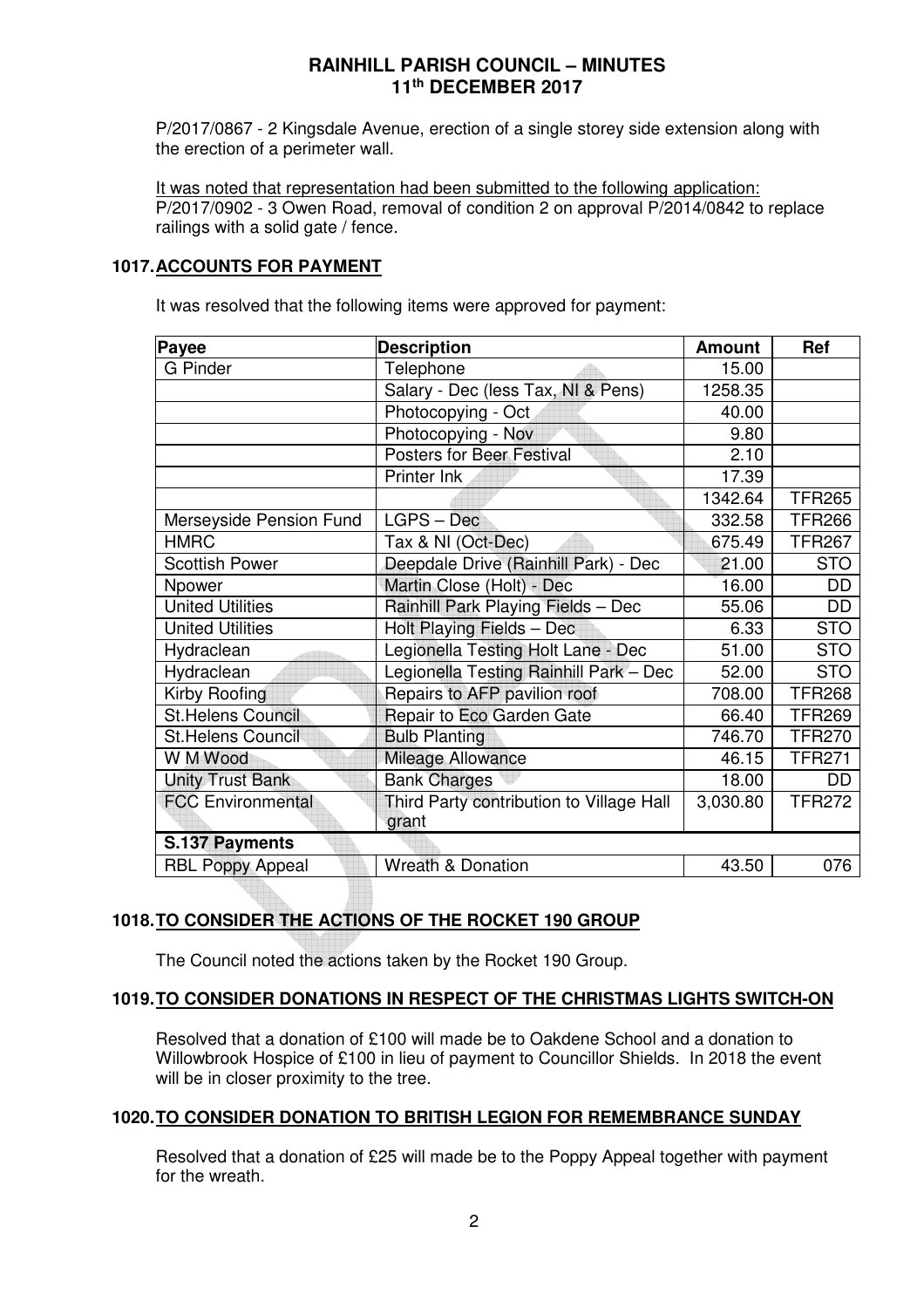#### **1021. TO RECEIVE RECOMMENDATIONS FROM GOOD CITIZENSHIP AWARDS PANEL**

Resolved that the recommendations of the Good Citizenship Award Working Group be approved and that the Clerk notifies the successful nominees.

#### **1022. TO REVIEW THE EFFECTIVENESS OF INTERNAL AUDIT SYSTEMS AND CONTROLS AND APPOINT AN AUDITOR**

Resolved that the Council has considered the 'review of effectiveness' and has not identified any concerns arising from this. The Effectiveness of Internal Audit and Controls, and Testing of Key Internal Controls documents are approved. The Council appointed Stephen Gaskell to undertake internal audit for 2017/18. Further it was resolved that the Risk Assessment be reviewed on a six monthly basis.

#### **1023. TO CONSIDER REPAIRING THE SANDSTONE WALL AT OLD LANE OPEN SPACE**

Resolved that this item be deferred to Executive Committee to consider the implications.

#### **1024. TO AUTHORISE DECOMMISSIONING OF THE CHANGING ROOM SHOWERS**

Resolved that the Clerk obtain quotes for decommissioning of the changing room showers.

#### **1025. TO CONSIDER RESIDENTS COMMENTS AND COMPLAINTS**

Resolved that the complaints reported in the agenda report be noted and that expenditure needed to eradicate vermin at Albert Fellowes Park changing rooms be authorised.

Cllr B. Wood expressed concern at the number of people incurring fines on the new Merseyflow river crossing. Alternative payment methods should be available. Cllr J. Doyle reported an issue on behalf of a resident in Alness Drive regarding anti-social behaviour. The Clerk was instructed to check with Merseyside Police what actions had been taken.

#### **1026. TO RECEIVE REPORTS FROM MEMBER REPRESENTATIVES ON LOCAL ORGANISATIONS**

Resolved that the Council noted the following reports:

- Public Open Spaces: Cllr S. Glover reported that December's Eco Garden meeting had been cancelled. Discussions had been held between St.Helens Council and Rainhill Town to facilitate the First Team's return to Rainhill. Further progress would be reported at future meetings.
- Village Hall Management Committee: A meeting had been held recently, but no minutes were available.
- Rainhill Railway & Heritage Society: Cllr B. Wood reported that the AGM was being held concurrent to the Parish meeting.
- Merseyside Association of Local Councils: Cllr B. Wood reminded the Parish Council that 3 delegates were permitted to attend meetings. A meeting had been held 6 December at Prescot Town Hall, where delegate nominations had been held. A representative from Halewood had been nominated for the National Assembly. A list of training opportunities had been circulated. It had been announced that there would be no increase in fees this year.
- Rainhill Gala: no report.
- 4F Centre: there was nothing to report.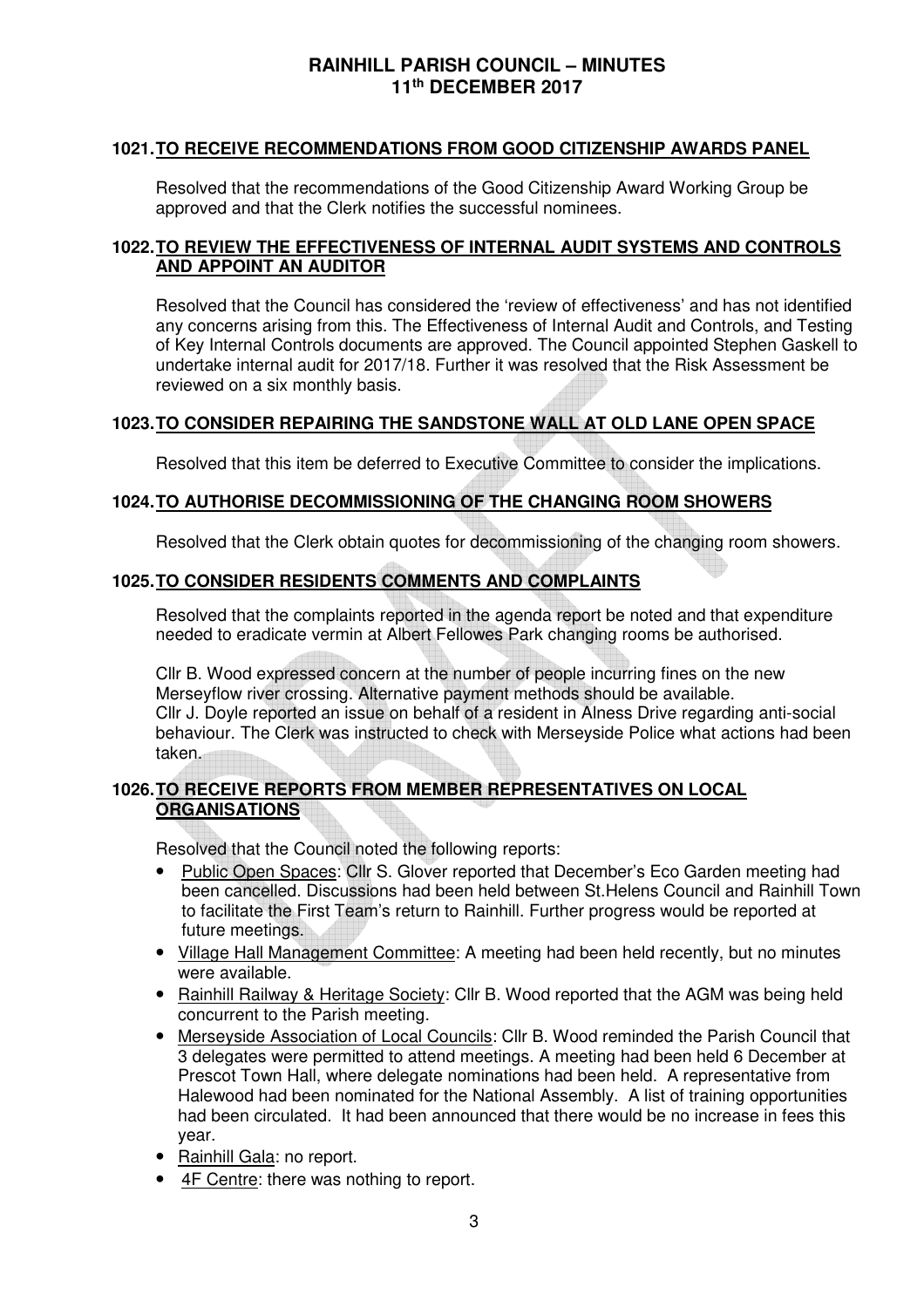#### **1027. DATE & TIME OF NEXT MEETING**

The next ordinary meeting would be held on Monday 22<sup>nd</sup> January 2018, starting at 7:30pm.

The meeting closed at 7.50 pm.

\_\_\_\_\_\_\_\_\_\_\_\_\_\_\_\_\_\_\_\_\_ Chair of the Parish Council 22<sup>nd</sup> January 2018

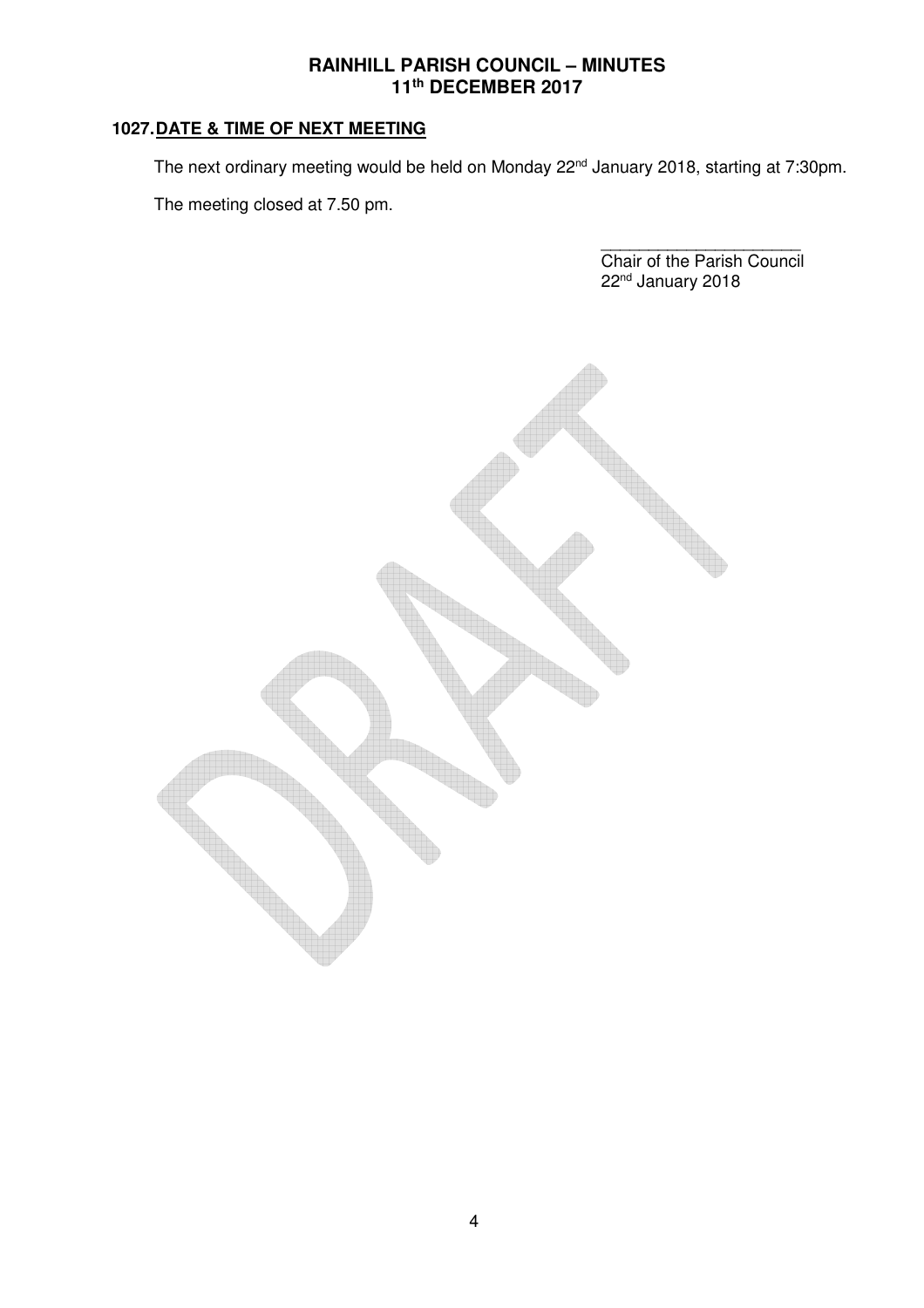## **Police Report**

Area: Rainhill Month: December 2017 Merseyside Police Report for Rainhill Parish Council Meeting Monday 22nd January 2018

|                                                       | 2016           | 2017           | Diff           | % Diff      | Description                                                                                                                                                                                                                                                                                                                                                                                  |
|-------------------------------------------------------|----------------|----------------|----------------|-------------|----------------------------------------------------------------------------------------------------------------------------------------------------------------------------------------------------------------------------------------------------------------------------------------------------------------------------------------------------------------------------------------------|
| <b>Burglary</b><br><b>Business &amp;</b><br>Community | 4              | 1              | -3             | $-75$       | 1) Rear door smashed with a brick to gain entry - unsure if anything<br>stolen - Deepdale Drive                                                                                                                                                                                                                                                                                              |
| <b>Burglary</b><br>Residential                        | $\overline{2}$ | $\overline{4}$ | $\overline{2}$ | 100         | 1) Rear patio window smashed - occupier home - no entry gained -<br>Galston Avenue<br>2) Rear door forced overnight to gain entry - items stolen -<br><b>Warrington Road</b><br>3) Entry gained via unlocked front door - car keys & car stolen -<br><b>Warrington Road</b><br>4) Attempted access to rear garden shed overnight - shed alarm<br>activated - no entry - Longton Lane         |
| Criminal<br>Damage                                    | $\mathbf{1}$   | $\overline{2}$ | 1              | 100         | 1) Bodywork of vehicle scratched while parked - other vehicles also<br>scratched - Derwent Close<br>2) Residential front door lock damaged by superglue - unable to<br>open - Longton Lane                                                                                                                                                                                                   |
| Drugs                                                 | 1              | $\mathbf 0$    | $-1$           | $\mathbf 0$ |                                                                                                                                                                                                                                                                                                                                                                                              |
| <b>Other Theft</b>                                    | 8              | 6              | $\overline{2}$ | $-25$       | 1) Fuel put into vehicles including cloned VRM plates - no attempt to<br>pay x 2 - Texaco Warrington Road<br>3) Fuel put into vehicles - no attempt to pay x 2 - Shell Warrington<br>Road<br>5) Work products left - on return a short time later discovered no<br>longer there - Longton Lane<br>6) Threats of blackmail - Ashton Avenue                                                    |
| <b>Public Order</b>                                   | $\mathbf 0$    | $\overline{2}$ | $\overline{2}$ | 100         | 1) Neighbour dispute - neighbour makes threats after accusing other<br>neighbour of damage - Longton Lane<br>2) Verbal dispute over the care of an infant - Severn Road                                                                                                                                                                                                                      |
| Robbery<br><b>Business</b>                            | $\mathbf 0$    | $\mathbf 0$    | 0              | $\mathbf 0$ |                                                                                                                                                                                                                                                                                                                                                                                              |
| Robbery<br>Personal                                   | $\mathbf 0$    | $\mathbf 0$    | $\mathbf 0$    | $\mathbf 0$ |                                                                                                                                                                                                                                                                                                                                                                                              |
| <b>Theft Bike</b>                                     | $\mathbf 0$    | $\mathbf 0$    | 0              | 0           |                                                                                                                                                                                                                                                                                                                                                                                              |
| T.F.M.V.                                              | $\overline{0}$ | $\overline{4}$ | $\overline{4}$ | 100         | 1) Theft of rear VRM number plate from a motor vehicle -<br><b>Chatsworth Road</b><br>2) Theft of front grill containing VRM number plate from a motor<br>vehicle - Amanda Road<br>3) Entry to motor vehicle by unknown means - aftershave stolen -<br><b>Vincent Road</b><br>4) Theft of items from vehicle when delivery driver leaves vehicle<br>insecure making a delivery - The Meadows |
| <b>Theft Shop</b>                                     | 3              | 3              | 0              | $\mathbf 0$ | 1) Theft of items from Shell Garage shop - Warrington Road<br>2) Theft of items from shelf of Lloyds pharmacy - Warrington Road<br>3) Theft of fuel using a container - Shell Garage - Warrington Road                                                                                                                                                                                       |
| T.O.M.V.                                              | $\sqrt{2}$     | 0              | $-2$           | $-100$      |                                                                                                                                                                                                                                                                                                                                                                                              |
| Vehicle<br>Interference                               | $\overline{2}$ | 1.             | -1             | $-50$       | 1) Vehicle accessed by unknown means - unaware of anything<br>stolen - Second Avenue                                                                                                                                                                                                                                                                                                         |
| Total                                                 | 23             | 23             | 0              |             |                                                                                                                                                                                                                                                                                                                                                                                              |
| <b>ASB</b>                                            | 9              | 11             | $\overline{c}$ | 22          |                                                                                                                                                                                                                                                                                                                                                                                              |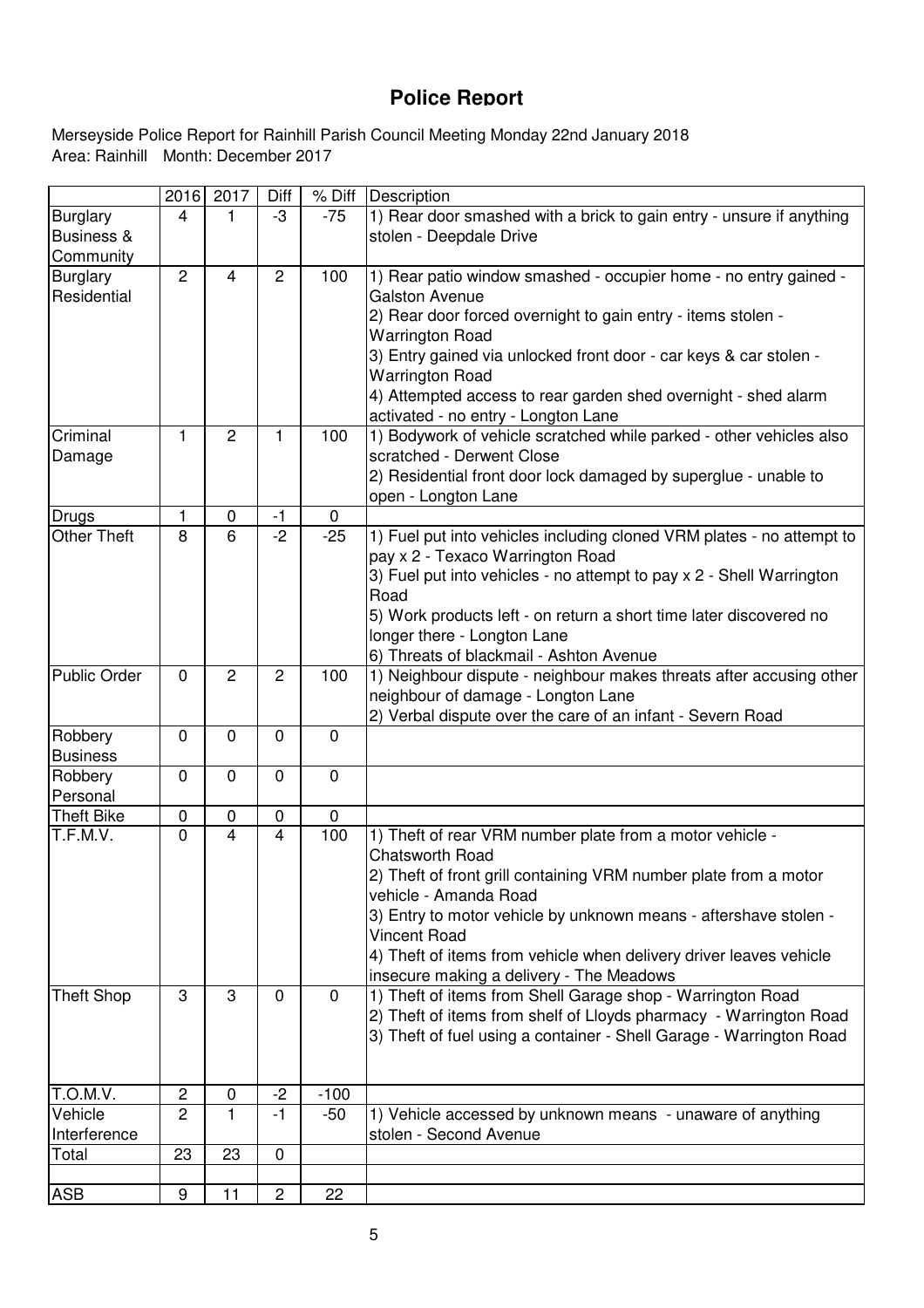The Clerk's report is in two parts:

The first part relates to actions that have already been taken. These items will not have a corresponding Agenda item and shouldn't need any further discussion.

\_\_\_\_\_\_\_\_\_\_\_\_\_\_\_\_\_\_\_\_\_\_\_\_\_\_\_\_\_\_\_\_\_\_\_\_\_\_\_\_\_\_\_\_\_\_\_\_\_\_\_\_\_\_\_\_\_\_\_\_\_\_\_\_\_\_\_\_\_\_\_\_\_

\_\_\_\_\_\_\_\_\_\_\_\_\_\_\_\_\_\_\_\_\_\_\_\_\_\_\_\_\_\_\_\_\_\_\_\_\_\_\_\_\_\_\_\_\_\_\_\_\_\_\_\_\_\_\_\_\_\_\_\_\_\_\_\_\_\_\_\_\_\_\_\_\_

The second part relates directly to Agenda items and is intended to assist any discussion of Agenda items. These notes are for information only and should only be discussed as each Agenda item is reached.

#### **PART 1 - ACTIONS TAKEN**

#### **5. CLERKS REPORT**

 All actions resulting from resolutions made at the 11th December ordinary meeting have either been completed or are in progress. Additionally I can report the following:

#### **5.1 GOOD CITIZENSHIP AWARDS**

All 6 approved recipients, Sheila Cowley, Kevin Wilkes, Margaret Doyle, Anita Hoey, Helen Woods, and Reginald Mitchell are happy to receive their awards.

Just to confirm, the presentation evening will take place on Friday  $23<sup>rd</sup>$  February in the Teak Room. Attendees are being asked to arrive from 7:30pm with the presentations starting as soon as possible after 8pm.

Six plaques will be ordered at a cost of £28 each plus VAT.

I have not yet been able to engage caterers for the evening, if anyone has any recommendations I would be grateful to receive them.

**Members should authorise payment for the plaques. It would help me with catering if Councillors could let me know at this meeting or by email / telephone before 31st January whether they will be attending and, if so, whether they will be bringing a partner/guest.** 

#### **5.2 CONSULTATION ON HALTON DELIVERY AND ALLOCATIONS LOCAL PLAN**

 Notification has been received regarding consultation on the Halton Delivery and Allocations Local Plan which seeks to guide development in Halton Borough through to 2037 and includes the allocation of specific sites, proposed amendments to the Green Belt, together with detailed policies for the determination of planning applications. The plan includes several releases of Green Belt land to be allocated for development. The site closest to Rainhill is on Cronton Lane, stretching to Norlands Lane approximately 1km south of junction 7. The proposed development would erode slightly the gap between Rainhill and Cronton villages, but only to an equal distance to recent development in close proximity on Norlands Lane. As there are no direct routes to Rainhill from this location it is not considered to affect Rainhill residents. The consultation will run until 15<sup>th</sup> February 2018, should members wish to submit a representation.

#### **5.3 CORRECTION TO ACCOUNTS**

 An overpayment of £88.23 was made in the Clerk's salary for December. This has been deducted from January's salary. The figure paid was prior to deduction of national insurance – I read the wrong line in the spreadsheet!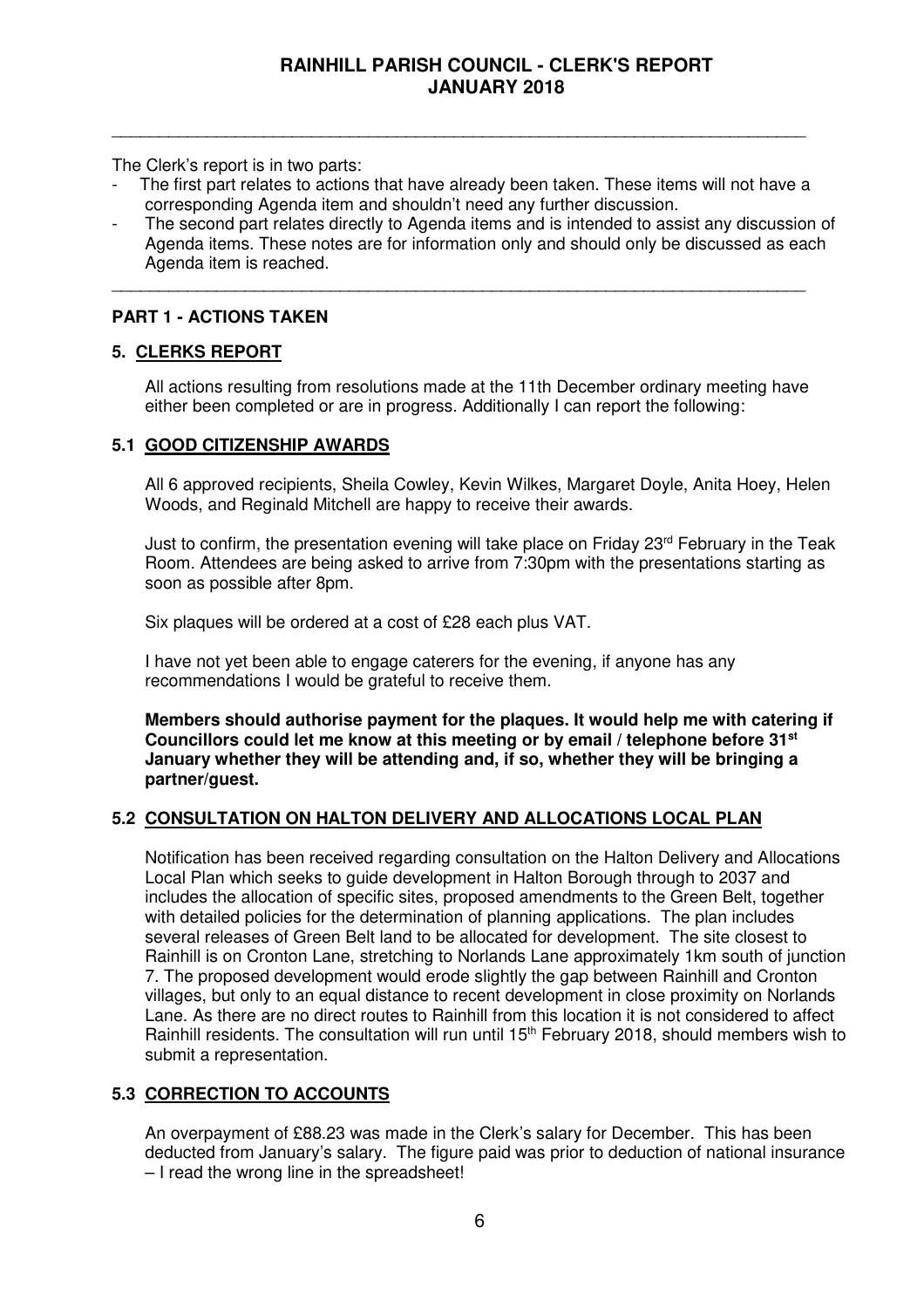#### **5.4 INCIDENT AT MARTIN CLOSE**

The Clerk was witness to an incident at Martin Close, as part of Parish Council duties. A plumber had been engaged to attend the changing rooms to quote for draining down the showering facilities. The plumber had parked adjacent to the site in Martin Close, but was attacked by a local resident. When the Clerk arrived the plumber was leaving Martin Close, pursued by the resident, and had sustained minor injuries and damage to clothing and spectacles. This has raised the issue of safety when visiting this site.

#### **5.5 ERECTION OF SIGNAGE AT ALBERT FELLOWES PARK**

Signage indicating 'No Golf Practice' and 'No Motorcycles' has been erected at both entrances to Albert Fellowes Park. The invoice for £594.00 is included in the table of payments for authorisation.

#### **5.6 POTENTIAL MEETING WITH MR KENWRIGHT, LOYOLA HALL**

Members may be aware that Loyola Hall has been purchased by Mr Kenwright, a local property developer. Mr Kenwright has held discussions with St.Helens Council, and Rainhill Parish Council have now invited him to a meeting which will be held on Monday 29<sup>th</sup> January 2018 at 6.00pm in the Village Hall. I would be grateful if members could confirm their availability at the meeting.

#### **5.7 NALC CONSULATION ON ISSUES WITH PARK HOMES**

NALC recently circulated a survey requesting views on Park homes and second home ownership, and its effect on Parish Council services. As this is not a particular issue in our area I did not complete the questionnaire. However, if members consider that a response is justified the survey is open until 7 February.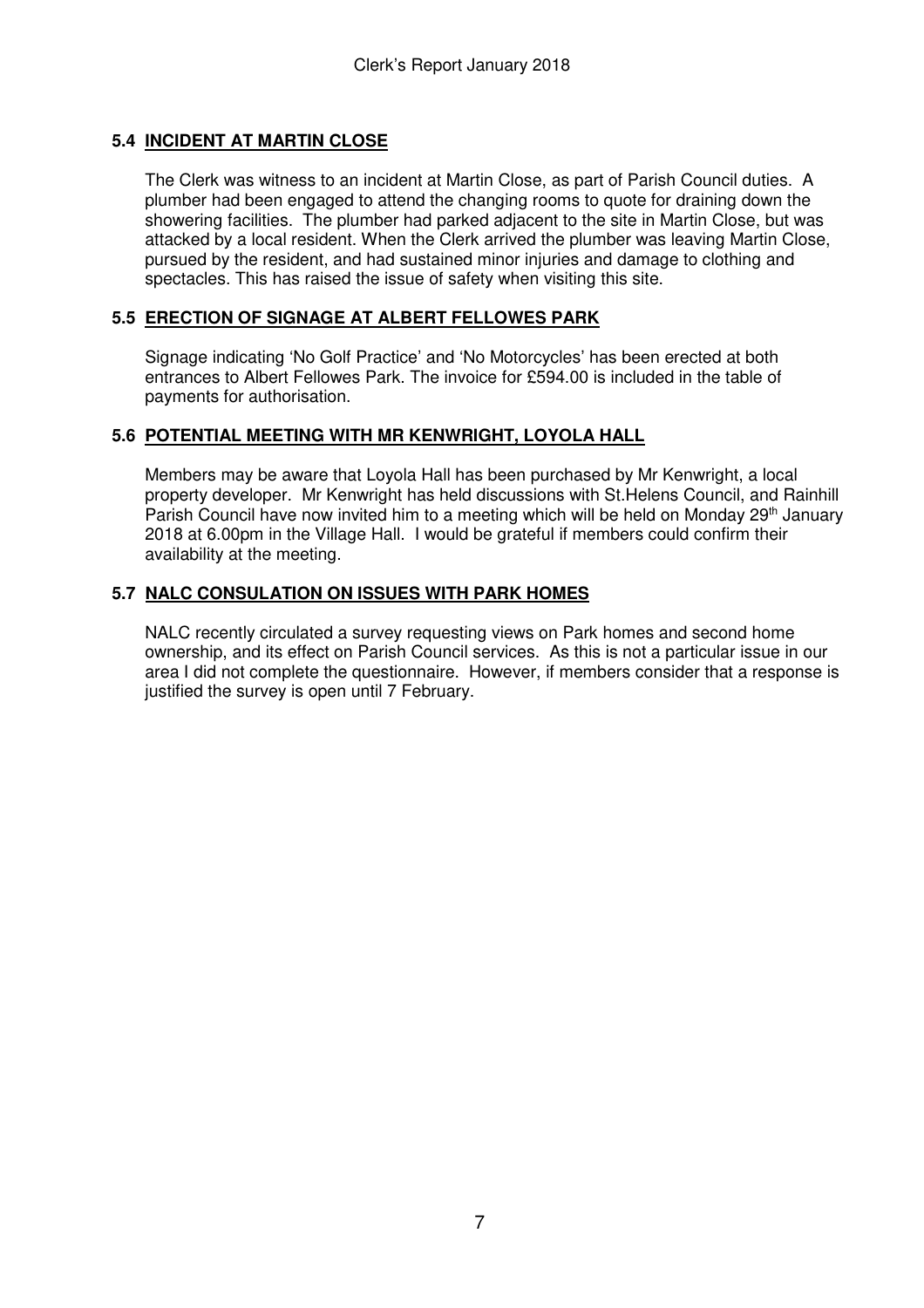#### **PART 2 - AGENDA ITEMS – SUPPLEMENTARY NOTES**

#### **6. PLANNING APPLICATIONS**

#### No comment has yet been submitted for the following application the Planning Sub-Committee are currently considering it:

P/2017/0959 - Rocklands House, View Road, demolition of existing single storey chalets and proposed reduction of existing site levels and development of 3 residential dwellings comprising of 1 x four bedroom and 2 x three bedroom detached dwellings with garage and driveway parking and associated landscaping.

#### **7. TO AUTHORISE ACCOUNTS FOR PAYMENT**

| Payee                      | <b>Description</b>                     | <b>Amount</b> | Ref           |
|----------------------------|----------------------------------------|---------------|---------------|
| <b>G</b> Pinder            | Telephone                              | 15.00         |               |
|                            | Salary - Jan (less Tax, NI & Pens)     | 1110.15       |               |
|                            | Photocopying - Dec                     | 17.50         |               |
|                            |                                        | 1142.65       | <b>TFR274</b> |
| Merseyside Pension Fund    | $LGPS - Jan$                           | 310.40        | <b>TFR275</b> |
| <b>Scottish Power</b>      | Deepdale Drive (Rainhill Park) - Jan   | 21.00         | <b>STO</b>    |
| Npower                     | Martin Close (Holt) - Jan              | 16.00         | DD            |
| <b>United Utilities</b>    | Rainhill Park Playing Fields - Jan     | 55.06         | <b>DD</b>     |
| <b>United Utilities</b>    | Holt Playing Fields - Jan              | 6.33          | <b>STO</b>    |
| Hydraclean                 | Legionella Testing Holt Lane - Jan     | 51.00         | <b>STO</b>    |
| Hydraclean                 | Legionella Testing Rainhill Park - Jan | 52.00         | <b>STO</b>    |
| <b>St Helens Council</b>   | Erection of signs at AFP No Golf       | 594.00        | <b>TFR273</b> |
|                            | Grounds Maintenance - Exchange         | 456.66        | <b>TFR276</b> |
| <b>St Helens Council</b>   | Place                                  |               |               |
| <b>Stone Central</b>       | Clean War Memorial                     | 1260.00       | <b>TFR277</b> |
| <b>CC Elec Ltd</b>         | Electrical Testing Reports at APF &    |               | <b>TFR278</b> |
|                            | Holt                                   | 510.00        |               |
| <b>G</b> Pinder            | Telephone                              | 15.00         |               |
|                            | Salary - Feb (less Tax, NI & Pens)     | 1110.35       |               |
|                            |                                        | 1125.35       | <b>TFR279</b> |
| Merseyside Pension Fund    | LGPS - Feb                             | 310.40        | <b>TFR280</b> |
| <b>Scottish Power</b>      | Deepdale Drive (Rainhill Park) - Feb   | 21.00         | <b>STO</b>    |
| Npower                     | Martin Close (Holt) - Feb              | 16.00         | DD            |
| <b>United Utilities</b>    | Rainhill Park Playing Fields - Feb     | 55.06         | DD            |
| <b>United Utilities</b>    | Holt Playing Fields - Feb              | 6.33          | <b>STO</b>    |
| Hydraclean                 | Legionella Testing Holt Lane - Feb     | 51.00         | <b>STO</b>    |
| Hydraclean                 | Legionella Testing Rainhill Park - Feb | 52.00         | <b>STO</b>    |
| S.137 Payments             |                                        |               |               |
| Oakdene School             | Donation - Christmas Lights Event      | 100.00        | 077           |
| <b>Willowbrook Hospice</b> | Donation - Christmas Lights Event      | 100.00        | 078           |

**The Council should consider approving the above payments.**

#### **8. TO CONSIDER NOMINATING THE COMMERCIAL HOTEL AS AN ASSET OF COMMUNITY VALUE**

**Background**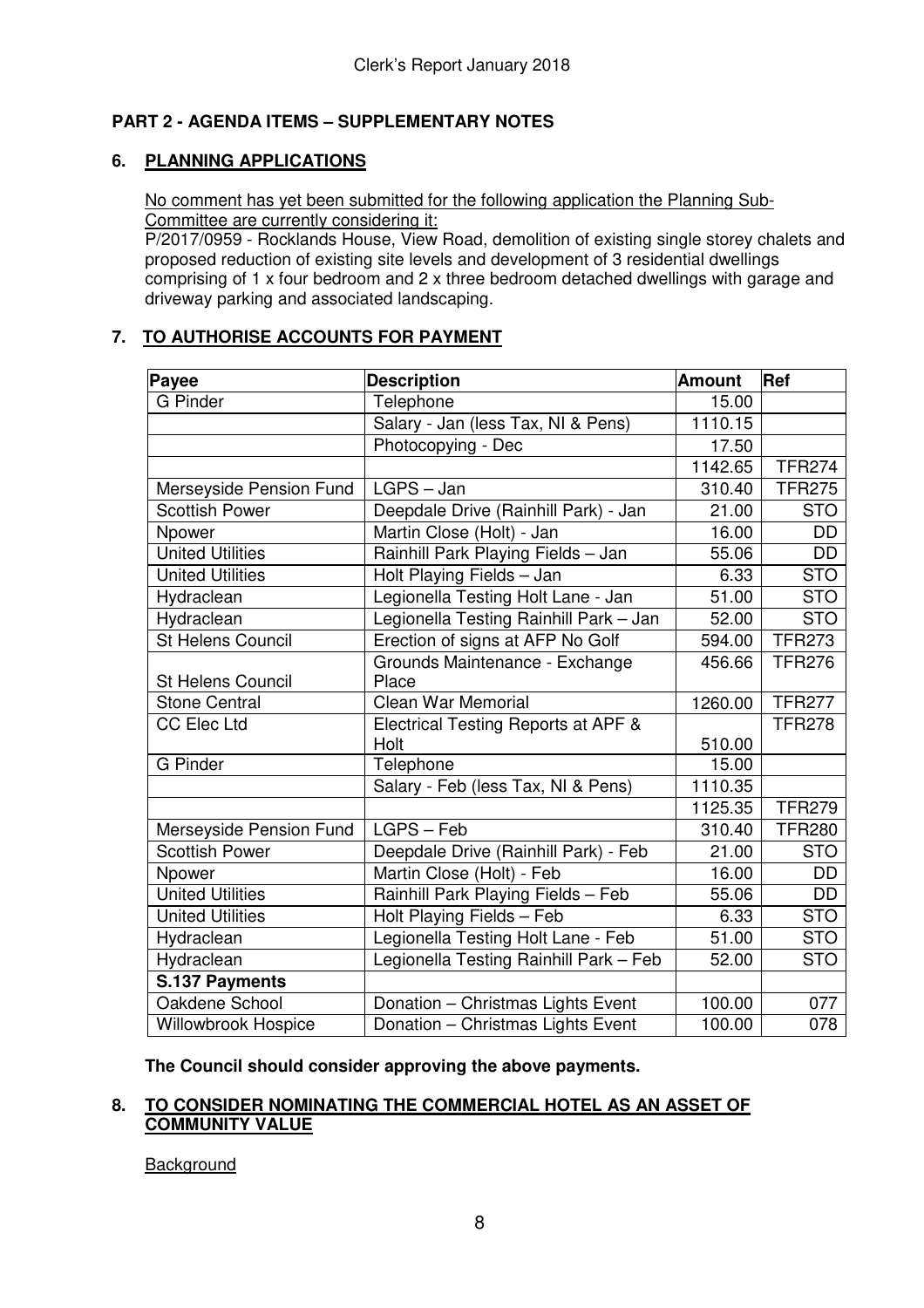Members may recall that the Commercial Hotel, Station Street, had been offered for sale. There had been interest from a brewery to purchase the property and maintain it as a public house. This process was still in progress at time of writing. However, the sale of the premises has led to concerns that the premises could, in future, be lost as a public house.

At our October meeting it was resolved that the Clerk investigate registering the Commercial Hotel as an asset of community value (ACV). The right to register ACV's came into force on the 21 September 2012 under the Localism Act 2011, and gives community and voluntary bodies the opportunity to nominate, bid for and potentially take over the running of assets that are considered of value to the local community.

#### Current Position

The Clerk's investigations revealed that a local group 'The Commercial Supporters Group' had already submitted a nomination to have The Commercial listed as an ACV. St.Helens Council accepted the nomination and undertook the necessary consultations. In response to the nomination, the current owners lodged an objection to the nomination on various grounds, one of which was the eligibility of the nominating group to make the nomination. This query was duly raised with the Commercial Supporters Group. The potential options for moving this forward have been considered with the Group, one of which is that the Parish Council make the nomination.

#### Parish Council Nomination?

As a Parish Council, we qualify as a nominating body to submit a nomination for listing. It is considered that the most expedient way to progress the nomination for listing, is that The Commercial Supporters Group withdraw their nomination, and a new nomination be submitted by the Parish Council, we are unable to simply take over the submitted nomination. However, in order to do this, there needs to be a resolution by the Council.

#### **Implications**

I would like to remind members of the implications of the Parish Council making a successful nomination:

- The Community Right to Bid for Assets of Community Value allows voluntary and community organisations to nominate an asset which they consider has benefits for social well-being and social interests.
- Once an asset has been listed nothing further will happen unless and until the owner decides to dispose of it.
- If the owner of a listed asset wishes to sell the building, they must first contact St.Helens Council, who would in turn notify the Parish Council.
- The Parish Council would then have a 6 week period to make a written request to be treated as a potential bidder for the property. During this period the property may not be sold.
- If such a request is made by the Parish Council during this initial period, then a full 6 month moratorium on the sale will operate.
- During this 6 month period the owner may continue to market and negotiate sales, but may not exchange contracts – unless it is with the Parish Council.
- After the moratorium period either the 6 weeks (if there has been no request submitted by the Parish Council), or the full 6 months – the owner is free to sell to whomever they choose and at whatever price.

#### What the listing as an ACV cannot achieve

- These provisions do not restrict in any way who the owner of a listed asset can sell their property to, or at what price.
- They also do not confer a right of first refusal to the Parish Council, the owner can sell to whomever they wish.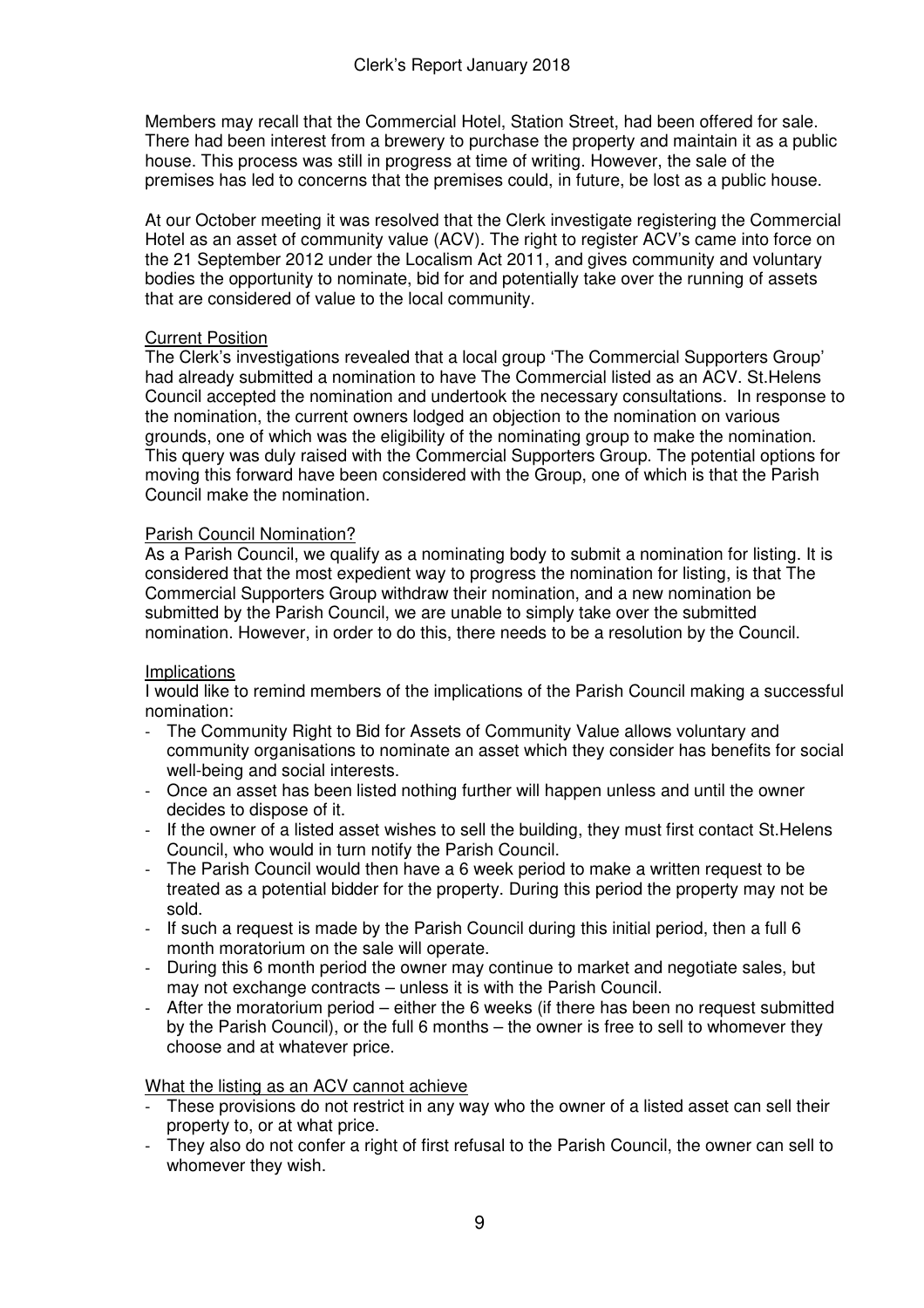- The provisions do not place any restriction on what an owner can do with their property, once listed, so long as it remains in their ownership, though a listing may be considered material to any planning application.
- The ACV listing would not offer any protection to the building itself. The building could be demolished (unless other protection is in place), provided it remains in the same ownership.

#### **Considerations**

The Parish Council could re-submit a nomination as a qualifying body. If the nomination were successful, would this raise public expectation of what could be achieved? Would the Parish Council ever be in a position to bid for the property, should it be offered for sale? Would the Parish Council be willing to coordinate a community bid for the property, if one were achievable? Submitting a nomination does not commit the Parish Council to any actions beyond the listing and, if successful, would put in place procedures that would provide options in the future. However, if those options are unrealistic is it worthy of our resources?

**The Council should consider whether a nomination for listing as an asset of community value should be submitted for The Commercial Hotel.** 

#### **9. TO APPROVE THE QUARTERLY BUDGET REPORT AND BANK RECONCILIATION**

I have prepared a quarterly budget report, attached at appendix 1, to provide an update on the financial position to the end of December. A forecast to the end of the financial year is included to reflect the budgetary position in each category. An explanation of expenditure in relation to the budgeted figure and the reason for any major variance is also included. A bank reconciliation has been prepared for signing by the Chair, copy also attached.

The figures show underspend on:

| Employer NI & Pension                                  | $-$ due to a reduction in pension contributions $-$ addressed in<br>next year's budget                                                                                                                                                             |
|--------------------------------------------------------|----------------------------------------------------------------------------------------------------------------------------------------------------------------------------------------------------------------------------------------------------|
| Administration<br>Public Open Spaces budget<br>Website | - this will balance slightly before the year end;<br>- bill for wall repair will be deducted next quarter;<br>Environmental Improvements - bill for barrier baskets and cleaning war memorial due; and<br>- no improvement have been commissioned. |

 If members wish to email any questions in advance of the meeting, I would be happy to prepare a response in time for the meeting.

#### **The Council should note the current budgetary position, approve the report and approve the bank reconciliation for signing by the Chair.**

#### **10. TO CONSIDER THE INTRODUCTION OF POLICIES FOR THE COUNCIL**

Together with core documents, it is good practice for the Council to have a set of adopted policies on various topics. The Clerk has been working on a number of policies on key areas and will present them for consideration throughout the year. It is important to recognise the need to review documents, each policy prepared will have a suggested date of review to ensure it is kept up to date.

#### Child Protection Policy

Local authorities have overarching responsibility for safeguarding and promoting the welfare of all children and young people in their area. Principal authorities have a number of statutory functions under various legislation but principally the 1989 and 2004 Children Acts.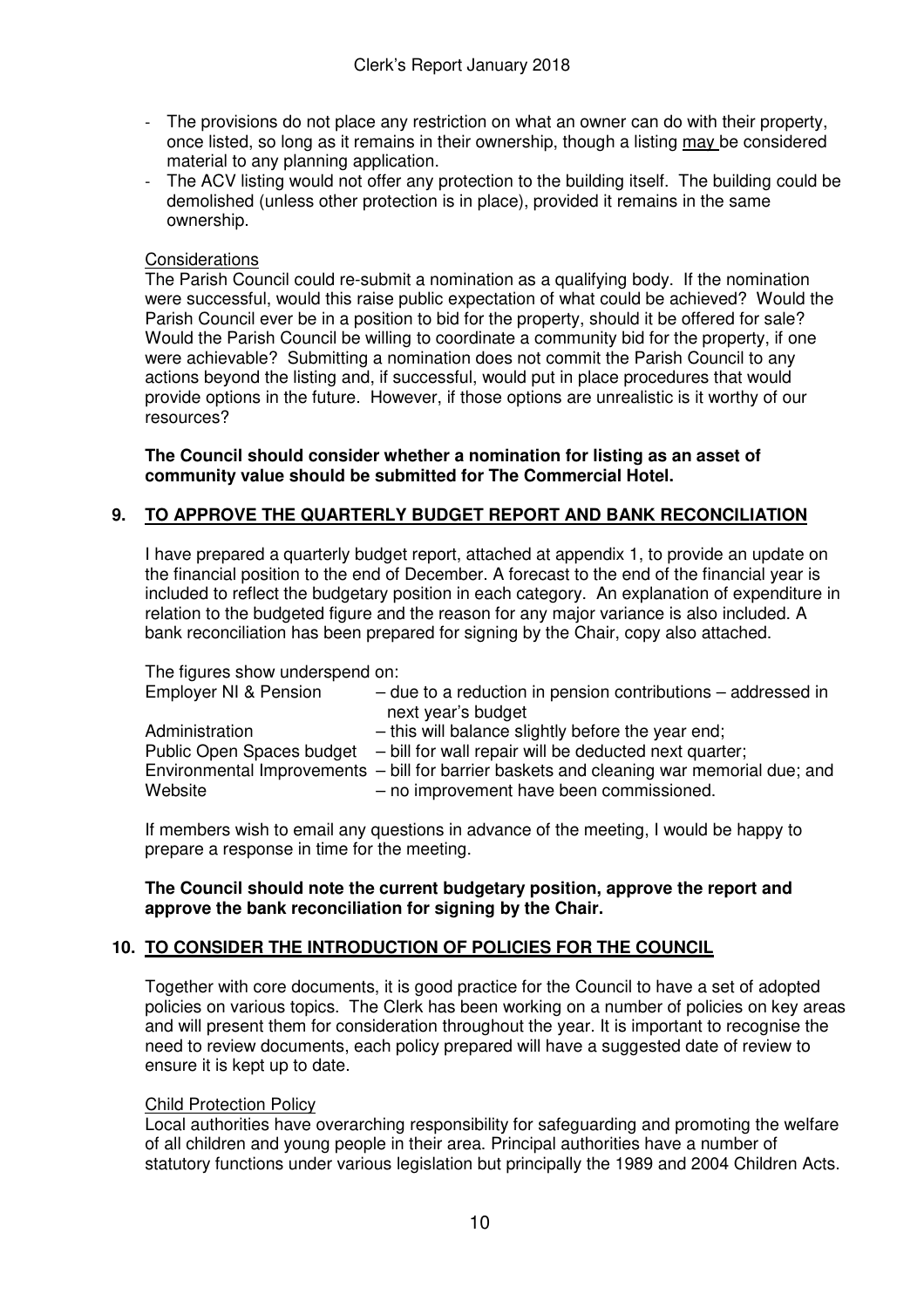A copy of the suggested policy is attached at appendix 1. There is no statutory review period for this policy, a four year review period is suggested.

#### **The Council should consider adopting the child protection policy attached at appendix 1.**

#### **11. TO APPROVE THE ANNUAL REPORT TIMETABLE**

The Annual Parish Meeting is to be held on 25<sup>th</sup> April 2018, it is hoped that the Annual Report will be delivered to every household two weeks prior to the meeting. I have produced an indicative schedule. Details of timescales have been confirmed with the printers, and the delivery firm. I have obtained a quote for 5,050 copies, as last year, which remains at £1,095.00. Distribution to 4,993 properties would cost £480.00, members should consider approving this expenditure. A draft schedule would be as follows:

| Draft required by printers for layout, etc 14 <sup>th</sup> March |                        | (1 week to format and proof) |
|-------------------------------------------------------------------|------------------------|------------------------------|
| Print version reading for printing                                | 22 <sup>nd</sup> March | (1 week to print)            |
| Receipt of printed report by delivery co. 3 <sup>rd</sup> April   |                        | (4/5 delivery days)          |
| Delivery of annual report complete by                             | 11 <sup>th</sup> April | (two weeks before APM)       |
| <b>Annual Parish Meeting</b>                                      | 25 <sup>th</sup> April |                              |

 The above schedule may be subject to minor amendment which will be circulated to members of the editorial group if necessary. Could a meeting date with the members of the editorial group be agreed please?

#### **The schedule should be noted and expenditure approved, and date for first meeting of editorial group agreed.**

#### **12. TO APPROVE THE FUTURE MEETING DATES:**

I am proposing the following dates to be published in the 2018 Annual Report (all Mon unless stated otherwise): Annual Parish Meeting Wed 25<sup>th</sup> April 2018 (already approved) APCM 14<sup>th</sup> May 2018 (already approved) 18th June 2018 23rd July 2018 3 rd September 2018 15<sup>th</sup> October 2018 Finance 12th November 2018 10th December 2018 21st January 2019 4<sup>th</sup> March 2019

The following dates will not be published in the 2018 Annual Report: 2019 Annual Parish Meeting Wed 24<sup>th</sup> April 2019 2019 Annual Parish Council Meeting 13<sup>th</sup> May 2019

#### **The Council should consider approving these dates**

#### **13. TO CONSIDER A REQUEST FROM RAINHILL RECREATION CLUB TO USE PITCHES AT ALBERT FELLOWES PARK**

A request was received from Rainhill Recreation Club to make use of one of the pitches current not being used at Albert Fellowes Park. It was explained that pitch hire fees have been paid for use of the pitch by Rainhill Town Veterans Team, but they are no longer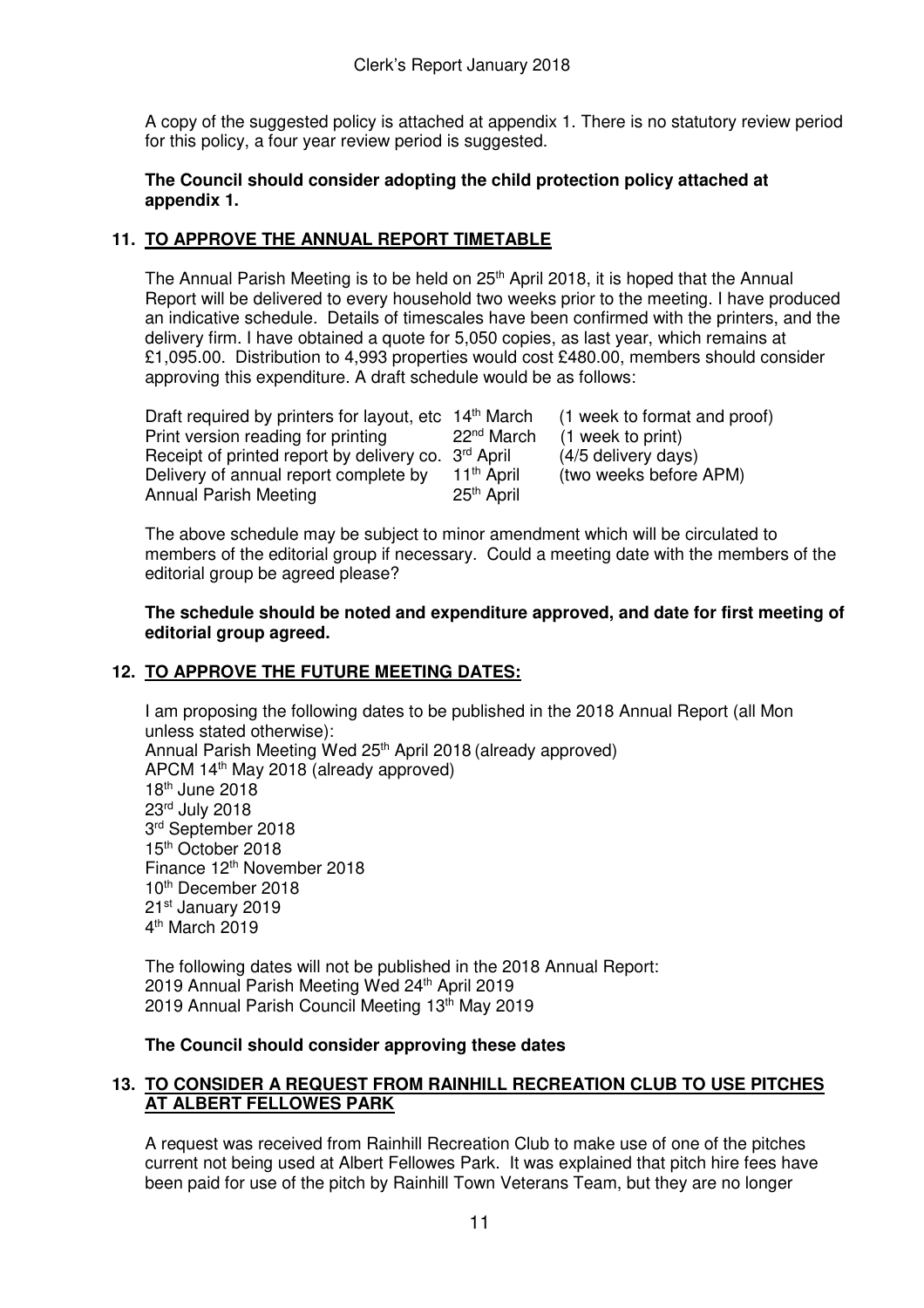members of the Recreation Club and therefore do not use the pitch. The Chairman of Rainhill Recreation Club requested that the Parish Council permit the unused pitch be used by Rainhill United for the remainder of the season.

Confirmation was sought from Rainhill Town that the Veterans Team no longer needed to use this pitch, but the response confirmed:

"We removed the vets due to the conditions of both pitches, we have basically oversubscribed on them. If you allow any more usage the pitches will not be playable to complete the season. We have only played four adult games on the pitches at present and no further teams should be allowed to play. The goals are Rainhill Town's goals and not available to other teams due to our insurance. It only covers Rainhill Town FC."

The pitches are known to suffer from drainage issues. Rainhill Town have made several complaints over recent months regarding drainage problems at Albert Fellowes Park, which have been discussed with St.Helens Council. This would substantiate the objection.

Again, the finer detail of which pitches are hired, for which days, and by whom is not logged by the Clerk, but the teams appear to know. Whilst the pitch may currently be an unused resource it has apparently be hired to the Veterans and if they are not using it due to its condition it appears unwise to allow others to use it.

#### **Member should consider whether the request to transfer the pitch hire is to be granted.**

#### **14. TO CONSIDER POTENTIAL CONTRIBUTION TO CONTAINER AT HOLT LANE**

Discussions have been held with Rainhill Rockets regarding the submission of a planning application for a storage container and fencing at Holt Lane playing fields. Whilst discussions are ongoing regarding the eventual replacement of the changing room facilities, it is considered that the requirement for additional storage has become urgent and should be pursued independently.

The Parish Council has already agreed to submit a planning application on behalf of Rainhill Rockets, should funding be available. Funding may be available via Cory Environmental to enable the works, however, in order to submit a funding application an independent third party contributor must be identified.

The potential scheme could cost in the region of £6,000, and possibly more should additional car parking be included. The third party contributor would be required to pay 10% of grant allocated. If the Parish Council were prepared to act as third party contributor this could cost in the region of £600, this is in addition to costs associated with the planning application.

#### **The Council should consider if it will be a third party contributor to support a grant application to Cory Environmental Trust by Rainhill Rockets.**

#### **15. TO CONSIDER SUPPORT FOR PROVISION OF HERITAGE PLAQUES AND BOARDS**

On 9<sup>th</sup> January members of the Parish Council met with the Heritage Committee of Rainhill Civic Society. The Civic Society gave a presentation on the provision of Heritage Plaques and interpretation boards. The idea had initially been suggested to the Parish Council, and a resolution was made to forwarded it to the Civic Society for consideration.

The presentation detailed the proposal to add six heritage plaques in the village centre at: The site of the Rainhill trials; the skew bridge; Kendricks Cross – site of the toll gate; St.Ann's Millennium Centre; Victoria Hotel; and Commercial Hotel. Together with the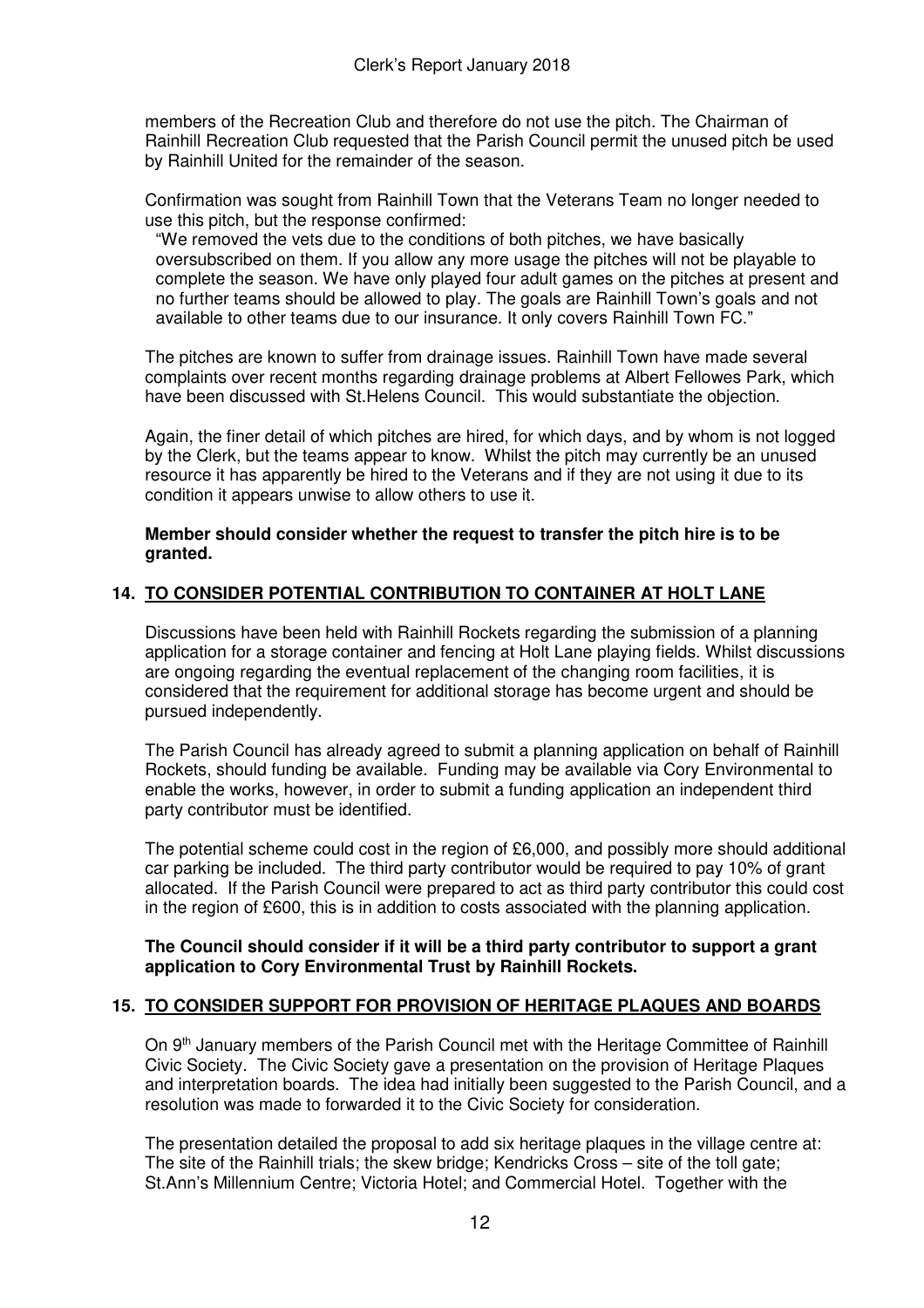plaques, two interpretation boards, one based on a village centre trail and one taking a longer trail around the village are also planned.

The project has been costed as follows:

A 300mm diameter plaque cost £250 (6 proposed) plus cost of fitting on site.

A lectern style interpretation board cost £800 - £1,000 (2 proposed).

The overall cost of the project is estimated between £5,000 - £6,000.

As this is not a special event or charity work it is unlikely to attract funding from the Rotary or Gala Committee.

The Civic Society would like this to be a joint venture with the Parish Council. Planning permission would be needed for the boards, and in some cases listed building consent would be needed for the plaques. Assistance in terms of obtaining consent both from land/building owners and from St.Helens Council would be required, together with any financial support available.

An electronic version of the presentation has been circulated to all members, please ask if you would like me to send it again. A paper copy will be available at the meeting.

#### **The Council should consider if it has the resources to support the Civic Society in a joint venture to provide heritage plaques and interpretation boards.**

#### **16. TO CONSIDER QUOTES FOR DECOMMISSIONING OF CHANGING ROOM SHOWERS**

At the December meeting it was resolved that the Clerk obtain quotes for decommissioning of the changing room showers (MIN 1025: 11.12.17)

The following quotes have been obtained:

| Hydraclean Ltd                                                                                                                                                                                                                                                                                                       | <b>Albert Fellowes</b><br>Park | <b>Holt Lane</b>        |
|----------------------------------------------------------------------------------------------------------------------------------------------------------------------------------------------------------------------------------------------------------------------------------------------------------------------|--------------------------------|-------------------------|
| Drain and decommission the HWS and the cold<br>feed to the showers as they are no longer used.<br>Leave the HWS in situ in case it is ever used in<br>the future but remove any dead legs associated<br>with the pipework.<br>In its place install a 15 litre POU heater to feed<br>the sinks.                       | £890.00 + VAT                  | £890.00 + VAT           |
| Laughton & Wallace                                                                                                                                                                                                                                                                                                   |                                |                         |
| Decommission all showers including the draining<br>but leaving in situ of the unvented cylinder<br>Supply and fit single point electric water heater                                                                                                                                                                 | £400.00 + vat                  | £200.00 + vat           |
| with a movable spout, we are not sure how many<br>you require. A further electrical survey is<br>required                                                                                                                                                                                                            | £325.00 each,<br>fitted.       | £325.00 each,<br>fitted |
| <b>Sure Fire Heating</b>                                                                                                                                                                                                                                                                                             |                                |                         |
| Drain down mains pressure cylinder. Remove hot<br>water supply to x3 showers and x2 sinks but<br>leave fixes in place for future reference. To<br>supply and fit 15 litre under sink heater to provide<br>hot water to x2 wash hand basins. 13 amp<br>electrical supply to be obtained from boiler room<br>cupboard. |                                | £650+vat.               |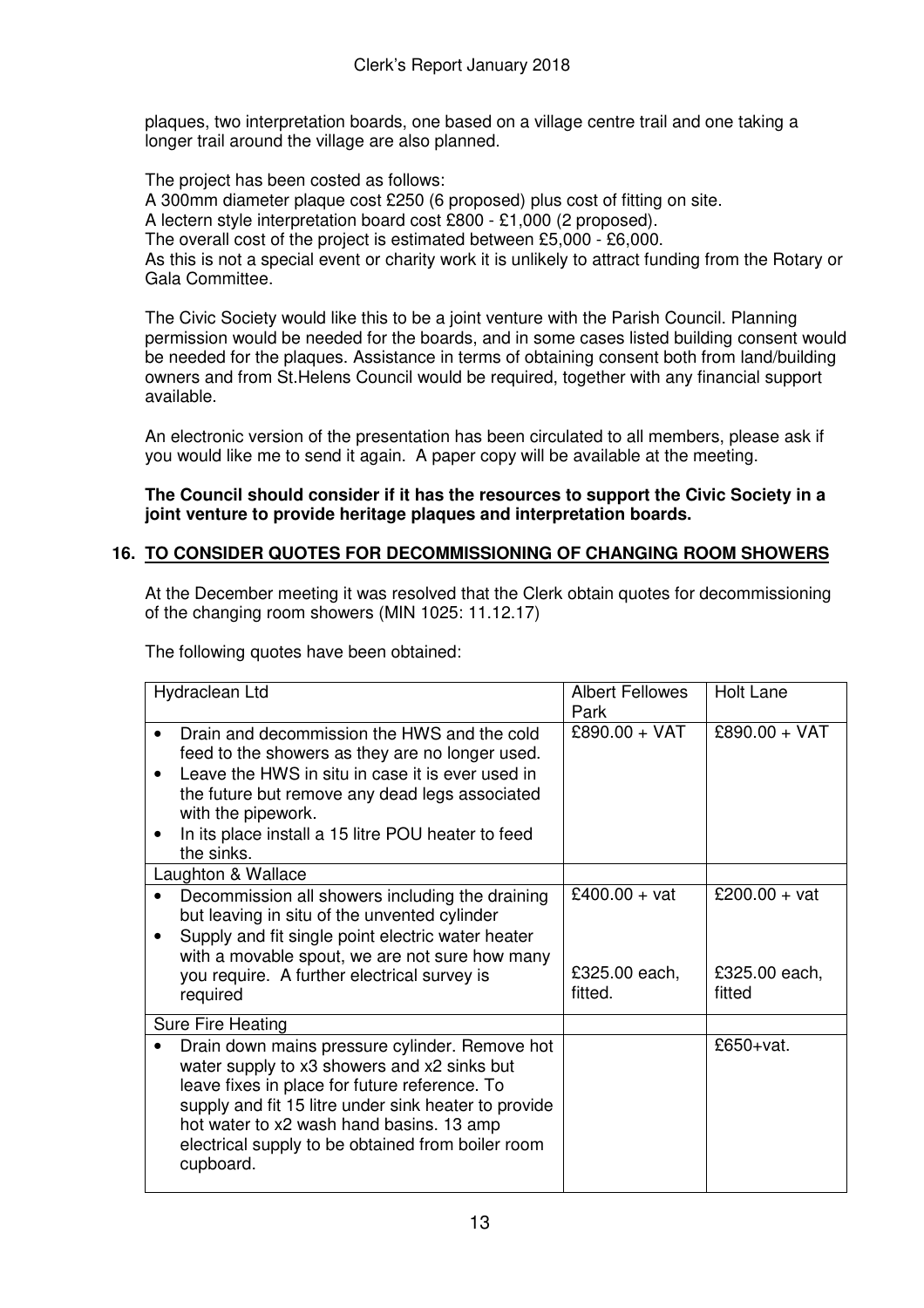| Drain down hot water supply to x4 showers and<br>cylinder and sink in referees shower doom.<br>10 litre Under-sink to be fitted under wash and<br>basin. Electrical supply to be obtained from<br>cylinder cupboard.<br>Away team dressing room as above. | £850+ $vat.$ |  |
|-----------------------------------------------------------------------------------------------------------------------------------------------------------------------------------------------------------------------------------------------------------|--------------|--|
|-----------------------------------------------------------------------------------------------------------------------------------------------------------------------------------------------------------------------------------------------------------|--------------|--|

On the basis of the above quotes Laughton & Wallace would appear to be most cost effective, provided only one point of use heater is adequate at each site.

#### **The Council should appoint a contractor to undertake decommissioning of the showers at both changing room facilities.**

#### **17. TO CONSIDER RESIDENTS COMMENTS AND COMPLAINTS**

The Clerk has dealt with correspondence relating to: details of Rainhill Railway Museum; erection of and removal of banners on the 4F Centre fencing; ownership of fields at AFP and the replacement of fencing; intermittent problem with the variable speed sign at Norlands Lane, jnc.7 roundabout; continued car sales close to Ship Inn, Warrington Road; Parish Council elections and the process for being elected.

Dangerous Manhole Cover, Tasker Terrace, Rainhill

Following receipt of a complaint regarding a potential slip hazard at Tasker Terrace/Ritherup Lane, a report was submitted to St.Helens Council. Initially the Clerk was instructed to contact Scottish Power as it would be within their jurisdiction. Following completion of an online complaint form Scottish Power confirmed that responsibility lay with St.Helens Council.

At the second attempt, St.Helens Council indicated that "Highway Inspector went up on a wet inspection on the date of 20/12/17 found that the lid did not cause himself to slip. St Helens works to a criteria of polished lids to which this one doesn't meet the criteria"

Clarification was sought on the meaning of the closing statement, and a further response was received indicating:

"Thank you for your recent email. I can advise you that St Helens Council as highway authority has a duty to keep the highways of the borough safe. To this end footways are routinely inspected and actionable defects identified and will be repaired. This allegedly Dangerous lid to this Utilities box as been walked over thousands of times. I have taken my valuable time to inspect this allegedly slippery lid taken a risk assessment to no avail nobody including myself did not slip.

I hope this answers your query. Should you require any further information on other highway related issues please do not hesitate to get in touch".

The complaint has been included to consider if further correspondence is needed. **Members should consider if there is any further action that can be taken.** 

#### Anti-social behaviour at Alness Drive

Members may recall that a resident attended the December meeting to report an incident of anti-social behaviour in a passage way close to Alness Drive. Following the meeting it was confirmed that the issue related to the passageway between Coylton and Alness. At the time this was not thought to be a Parish matter and no specific action was requested. Ward Councillors have in the past sought to have the entryway gated off, but St.Helens Council have not supported the idea.

The Clerk wrote to the Police to seek support to have alley gates installed. The response confirmed that there were only 7 reported crimes in the last month, which would not support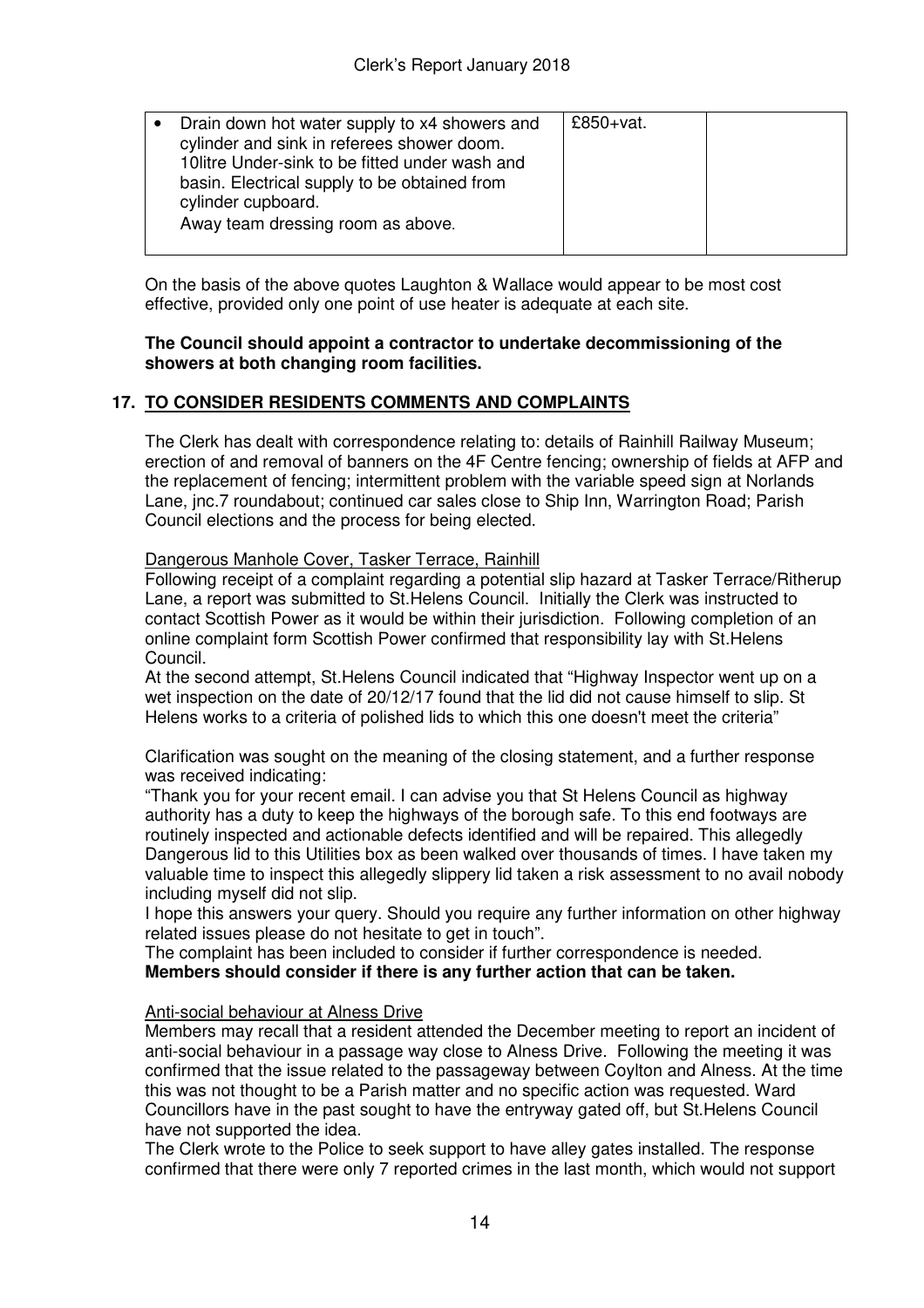the installation of alley gates. The alleyway between Coylton Avenue and Alness Drive is used by Rainhill High school pupils to and from school.

The complainant has not been contacted by the Clerk, though may have been by Ward Councillors? Would the Council like any further action to be taken on this complaint? **Members should consider if they wish to take any further action on this complaint.**

#### **18. TO RECEIVE REPORTS FROM MEMBER REPRESENTATIVES ON LOCAL ORGANISATIONS**

- a) Public Open Spaces
- b) Village Hall Management Committee
- c) Rainhill Railway & Heritage Society
- d) Merseyside Assoc. of Local Councils
- e) Rainhill Gala
- f) 4F Centre

#### **19. DATE AND TIME OF NEXT MEETING**

5<sup>th</sup> March 2018, 7.30pm.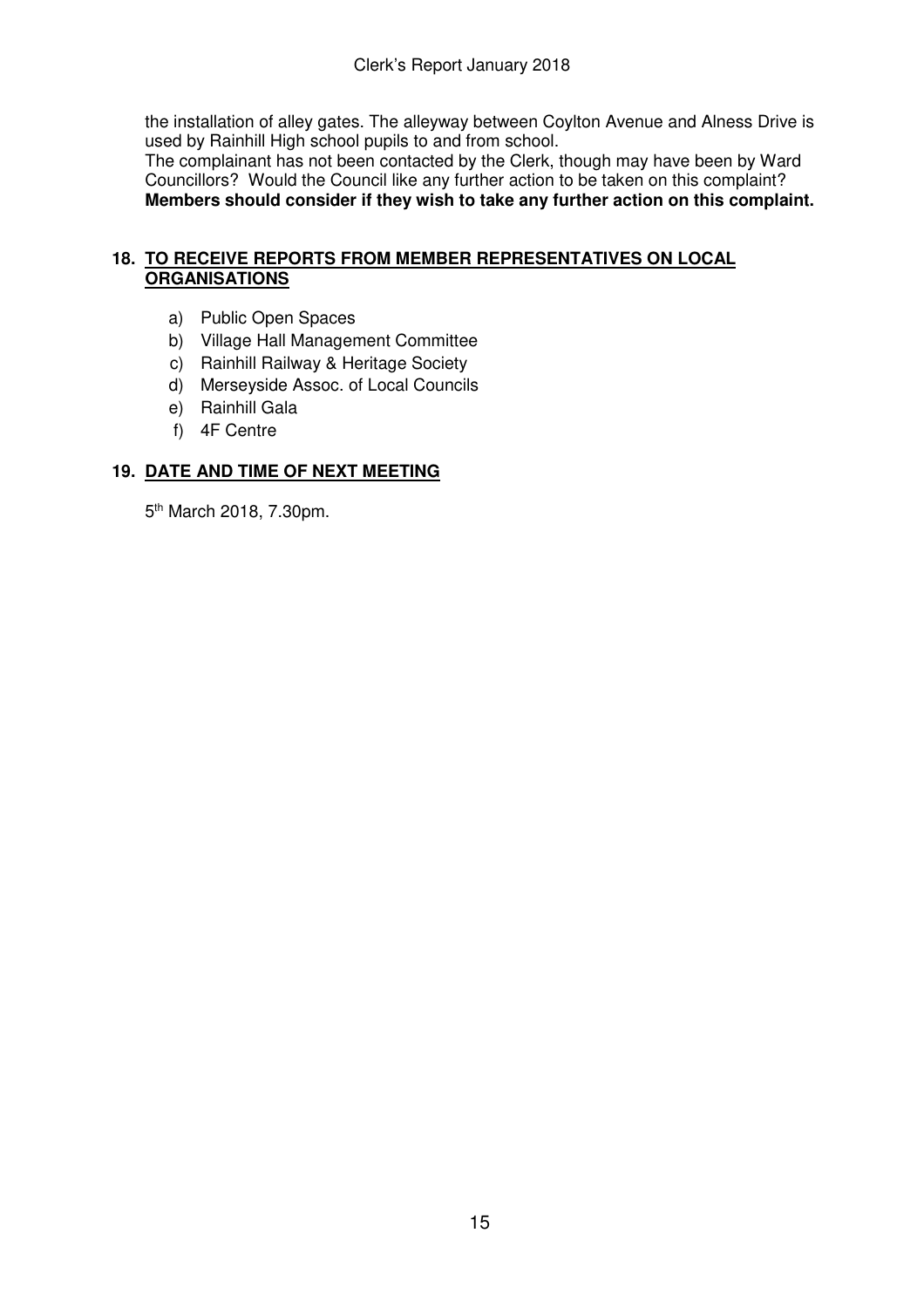#### **20. EXCLUSION OF THE PUBLIC**

Recommended that the public be excluded from the meeting during consideration of the following items for the reason stated:

Item 21 Reason (under the Local Government Act 1972) Exempt information concerning the financial or business affairs of any particular person (Para 3 of Schedule 12a).

#### **PRIVATE AGENDA**

#### **21. PRECEPT**

 A 'Precept Statement' paper and a 'Budget Proposals' paper are both attached and both papers support the provisional Precept amount of £67,000 in line with discussions at the November Finance meeting.

 **The Council should determine the Precept for 2018/19.**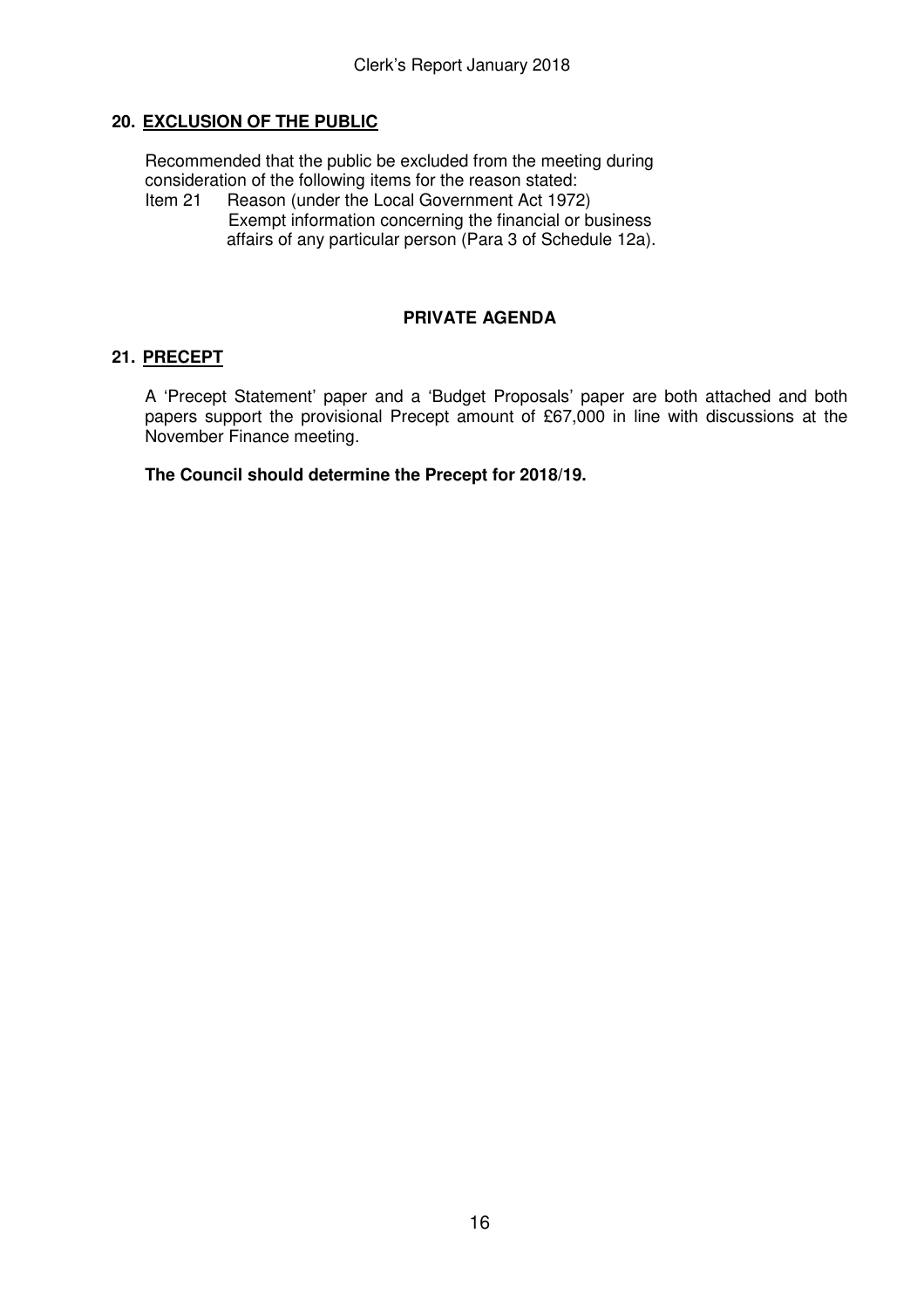| Rainhill Parish Counc            |                       |
|----------------------------------|-----------------------|
| Budget Monitoring Report 2017/18 | April - December 2017 |

# April - December 2017

## Income April - Dec 2017

|                            |          | Income April -       | <b>Dec 2017</b> |      |               |             |                                 |
|----------------------------|----------|----------------------|-----------------|------|---------------|-------------|---------------------------------|
| Remitter                   |          | Precept   Pitch Hire | <b>Other</b>    | Misc | <b>TOTAL</b>  | $\sqrt{AT}$ | Explanation                     |
|                            |          |                      |                 |      | <b>INCOME</b> | Refund      |                                 |
| 20/04/17 St Helens Council | 31700.00 |                      |                 |      | 31,700        |             | Precept Part 1 of 2             |
| 01/06/17 HMRC              |          |                      |                 |      |               | 2898        | Refund rather than income       |
| 23/06/17 St Helens Council | 31700.00 |                      |                 |      | 31,700        |             | Precept Part 2 of 2             |
| 22/06/17 Scottish Power    |          |                      | 25              |      | 53            |             | Goodwill Payment                |
| 08/08/17 Rainhill Town AFC |          | 1,309                |                 |      | 1,309         |             | Pitch Hire Fees                 |
| 2/08/17 Rainhill Rockets   |          | 322                  |                 |      | 322           |             | Pitch Hire Fees                 |
| $10/10/17$ 4F Centre       |          |                      |                 |      | 490           |             | insurance premium reimbursement |
| Totals to Dec 2017         | £63,400  | £1,631               | £25             | ន្ត្ | £65,546       | £2,898      |                                 |
|                            |          |                      |                 |      |               |             |                                 |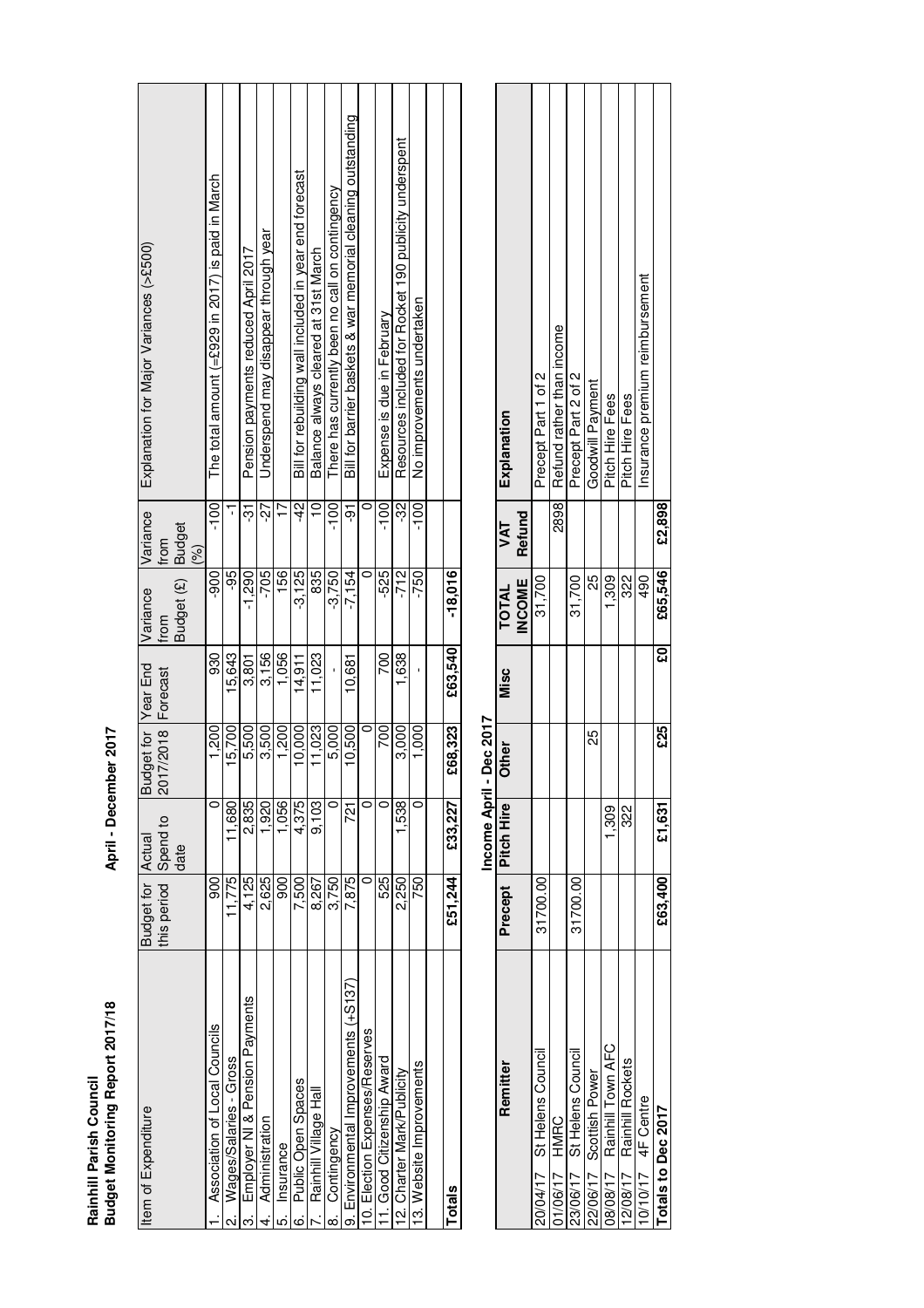#### BANK ACCOUNTS / BANK RECONCILIATION

| BANK RECONCILIATION AS AT 31 Dec 2017:- |          |                                        |          |
|-----------------------------------------|----------|----------------------------------------|----------|
| <b>BALANCE B/F:</b><br>plus             | 53284.90 | <b>CURRENT ACCOUNT BALANCE</b><br>plus | 52456.19 |
| <b>TOTAL RECEIPTS</b><br>less           | 68443.41 | <b>TSB HOLDING ACCOUNT</b><br>less     | 36000.00 |
| <b>TOTAL PAYMENTS</b>                   | 33315.62 | UNPRESENTED CHEQUES                    | 43.50    |
| <b>BALANCE c/f</b>                      | 88412.69 |                                        | 88412.69 |
| Meeting held on 22nd January 2018       |          |                                        |          |
| Chairman                                |          |                                        |          |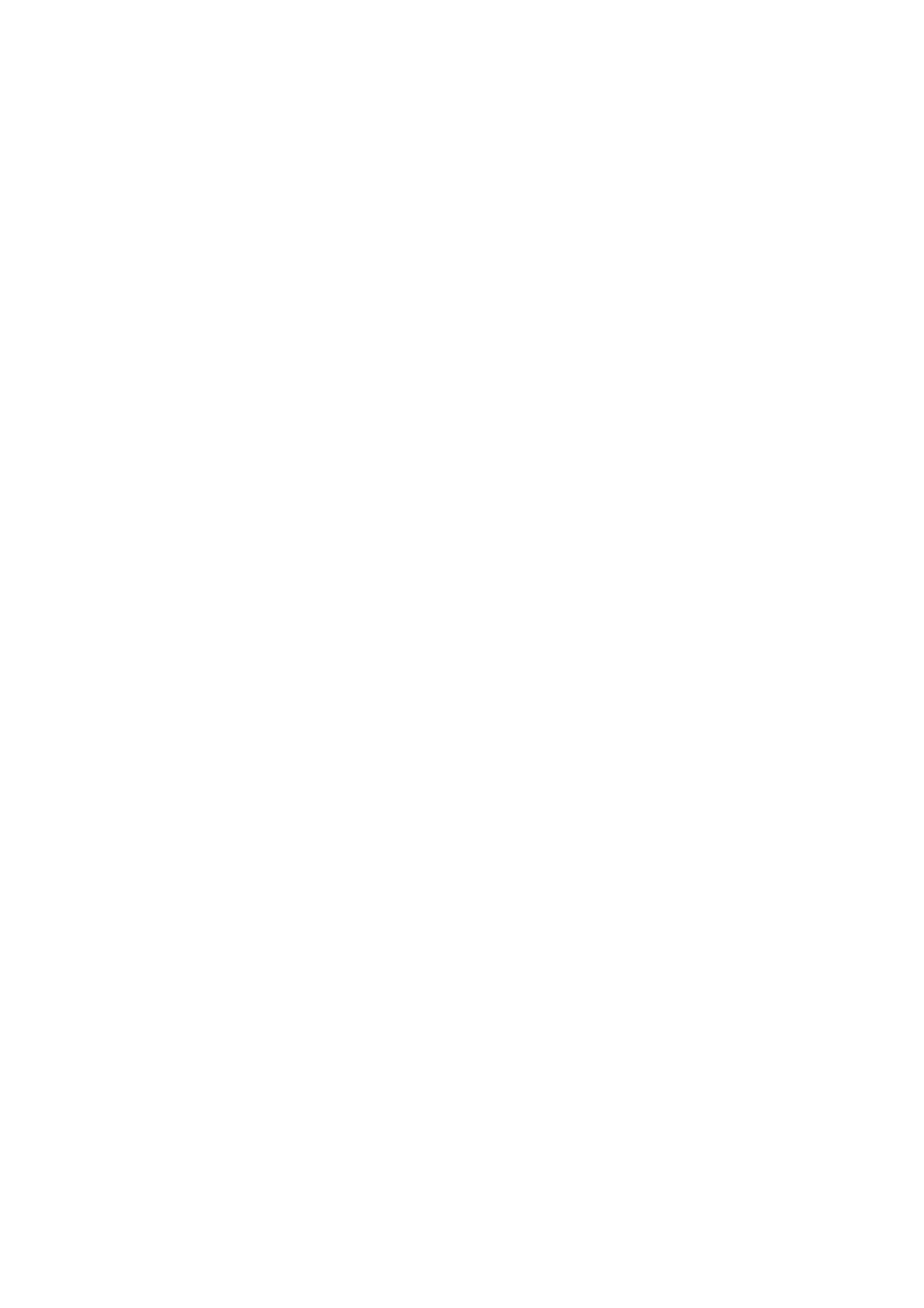## RAINHILL PARISH COUNCIL **CHILD PROTECTION POLICY**

Rainhill Parish Council is committed to ensuring that children and young people are protected and kept safe from harm whilst they are engaged in any activity associated with the Council and to establishing the following principles:

- **Anyone under the age of 18 years is considered to be a child.**
- The welfare of the child is paramount.
- All children and young people without exception, have the right to protection from abuse regardless of age, gender, disability, culture, language, racial origin, religion or sexual orientation and for their rights, feelings and views to be respected.
- All suspicions and allegations of abuse will be taken seriously and responded to swiftly and appropriately.
- Any organisation using land or premises owned or leased by the Council and engaging with children and young people must have their own Child Protection Policy and Child Protection Officer.

In line with these principles the Parish Council will aim to:

- Create a healthy and safe environment for all activities, where children and young people feel safe and secure.
- Promote the general welfare, health and full development of children and young people during activities.
- Promote and implement appropriate procedures to safeguard the wellbeing of children and young people and protect them from abuse.
- Respect the rights, wishes and feelings of children and young people and ensure that they are listened to.
- Ensure that any allegations made by a child are not allowed to go unchallenged, and that any allegations and suspicions are investigated, recorded and acted upon promptly.
- Ensure that councillors, staff and volunteers are well informed, supported and enabled to provide the best possible practice.
- Ensure that all new employees/volunteers who will work with, or come into contact with, children and young people in the course of their work activities will complete a disclosure form from the Disclosure and Barring Service (DBS) to ensure that there are no irregularities in their background that may give cause for concern.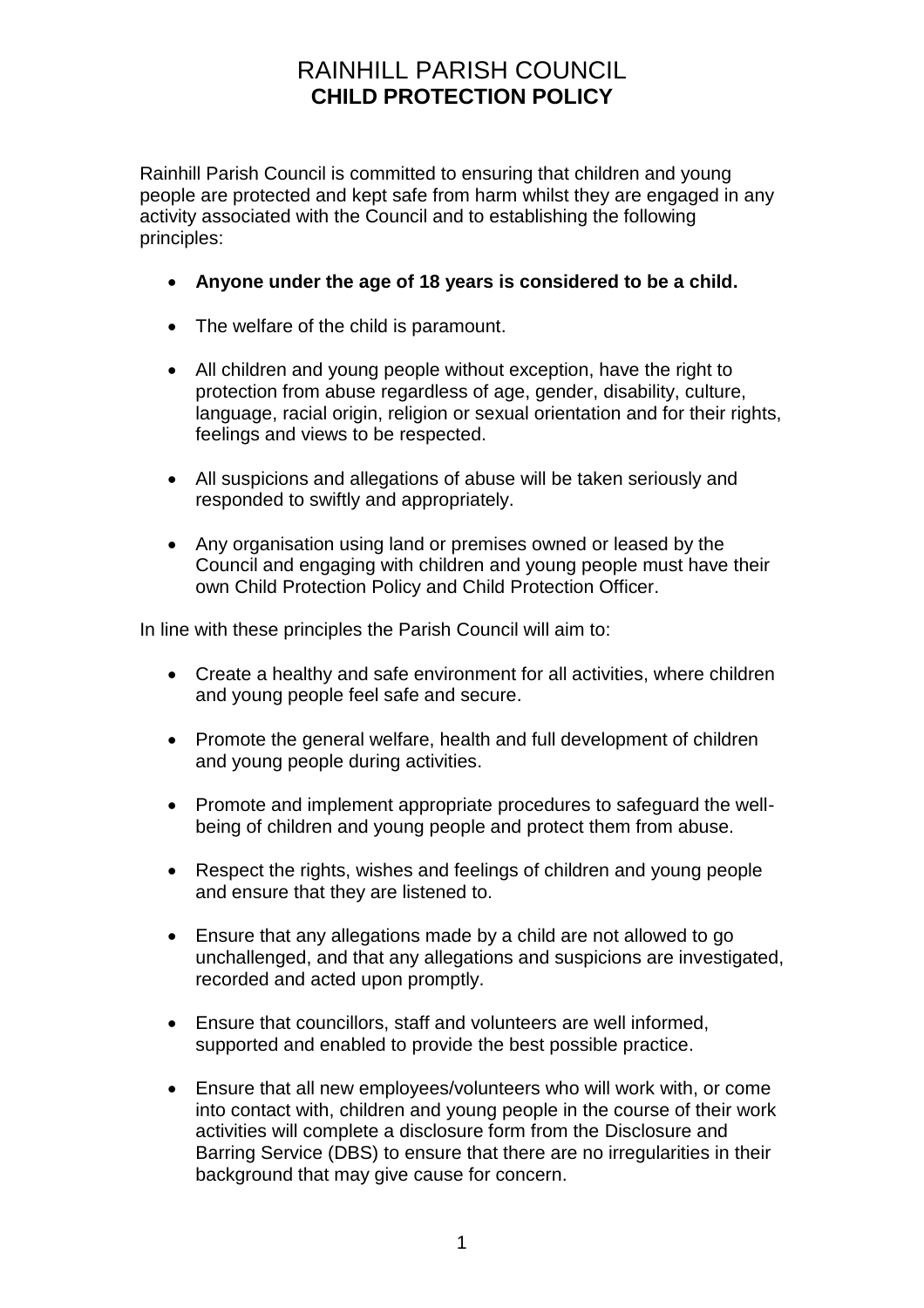## RAINHILL PARISH COUNCIL **CHILD PROTECTION POLICY**

- Ensure that all new employees/volunteers will be provided with the Child Protection Policy and asked to sign to confirm that they understand it and will abide by it.
- Ensure any organisation using land or premises owned or leased by the Council will supply an acceptable Child Protection Policy and the contact details for their Child Protection Officer before an application to use any of the Council's land or facilities is approved.
- **Appoint a Child Protection Officer who will ensure that procedures are put in place to ensure the aims of the Parish Council are met and to initiate appropriate action should any allegation of improper conduct be made.**

**The Council's Child Protection Officer is the Clerk to the Council**

**Child Protection Officer Contact Details:**

**Mrs Gillian Pinder 12 Toftwood Gardens Rainhill L35 0QX Tel: 07565 524414 Email: rainhillpc@hotmail.co.uk**